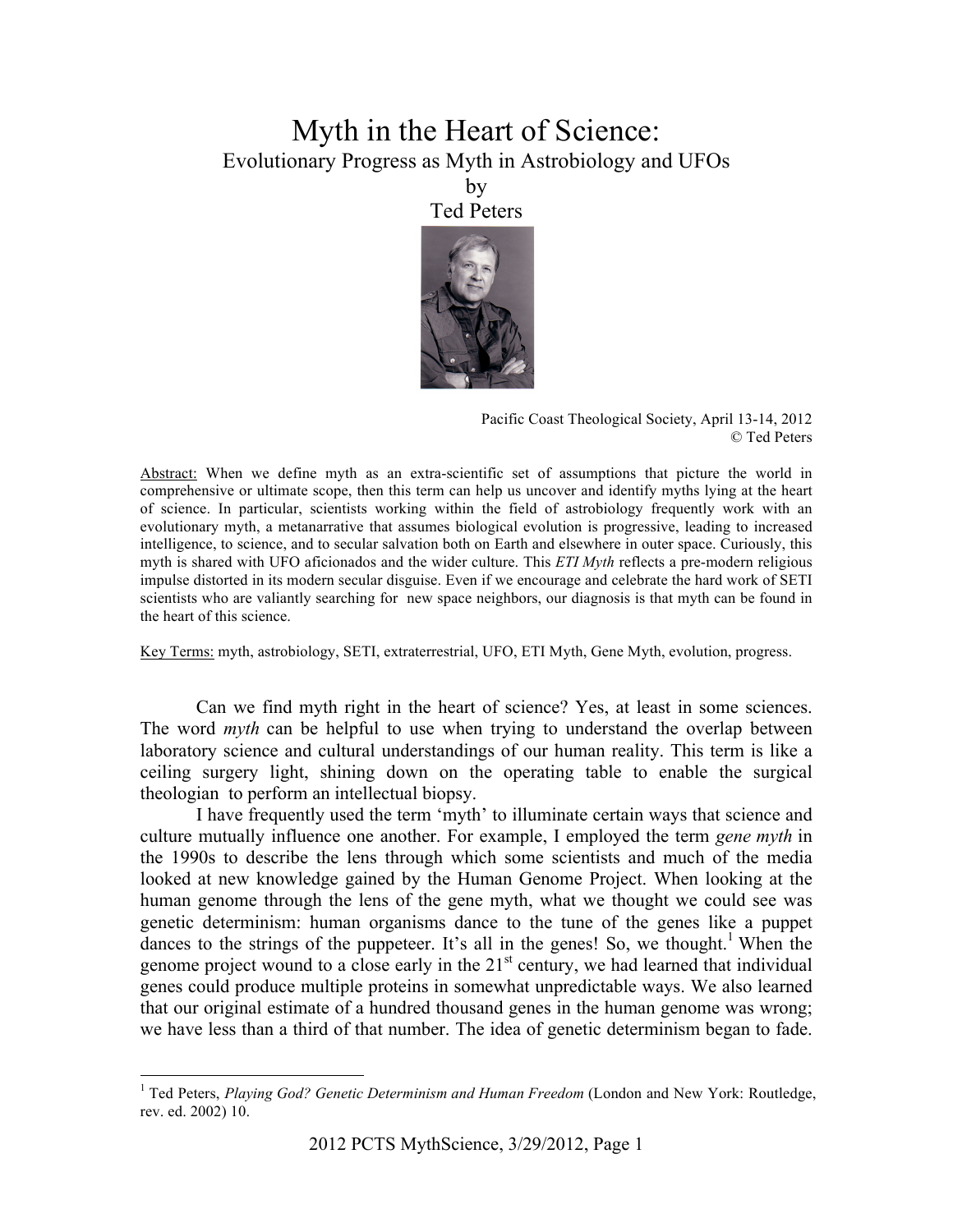We became almost conscious that the gene myth was in fact a myth, now a disproven myth.

The value of the gene myth's intellectual stock plummeted just in time for stock in the neurosciences to rally in support of a new version of biological determinism, neuro-determinism. My point a decade and a half ago was that belief in determinism functioned as an assumption rather than a conclusion, an assumption that governed our research programs and our interpretation of new discoveries. I still believe this.

Today, the fast moving frontier of the biological sciences has moved beyond genomics, at least for the most part. Are other myths operative? If so, what are these myths and how do they function in data interpretation?

Douglas Vakoch, a communications expert at SETI, and Albert Harrison, a consultant to NASA's space station program, lay down a challenge when they write, "myths require attention because of their great potential for influencing interpretations of extraterrestrial civilizations."<sup>2</sup> In this paper I will give myths attention. I will offer examining an example of myth in the heart of science: the ETI Myth in astrobiology and the UFO phenomenon.

Let me put my cards on the table at the outset. I am an enthusiastic aficionado of space research. I eagerly anticipate announcements of new discoveries. I hope extraterrestrial intelligent beings are discovered within my life time. What this paper attempts to do is more prosaic, namely, to uncover or disclose the role that extrascientific thinking plays in the astrobiological research programme.

# **What is Myth?**

What kind of myth do we find in the heart of science? More specifically, what is the myth at work in the science of astrobiology (the search for microbial life within our solar system combined with SETI, the Search for Extraterrestrial Intelligence Institute elsewhere in the Milky Way), and with its popular cultural cousin, the UFO phenomenon? I will call it the *ETI Myth.* This myth is a set of beliefs just barely articulated that frame our interpretation of both the scientific task to be pursued as well as our interpretation of any data we learn. The ETI Myth begins with an unfinished story, the story of the evolution of life on Earth and elsewhere in the cosmos. Although the origin of life is unknown to science, the history of past life forms appears to be knowable; and so does the future of life. The plot of evolution's story is a movement from the simple to the complex, from pre-intelligence to intelligence, from the stupid to the smart, from religion to science, and from evil to good. In short, within an evolutionary worldview we place our faith in progress; and progress promises a future salvation through science and technology. This underlying set of assumptions focalizes and frames and forms the way we look at outer space, especially the prospect that some day we might make contact with off-Earth living creatures. These assumptions are not themselves scientific; but they disguise themselves as scientific in order to inflate what is brutally empirical into a full blown worldview complete with a doctrine of salvation. These assumptions turn cold sticks into a warm nest. This, I suggest, is an example of myth at work in the heart of science.

 $\frac{1}{2}$  Douglas A. Vakoch and Albert A. Harrison, editors, *Civilizations Beyond Earth: Extraterrestrial Life and Society* (New York and Oxford, 2011) 10.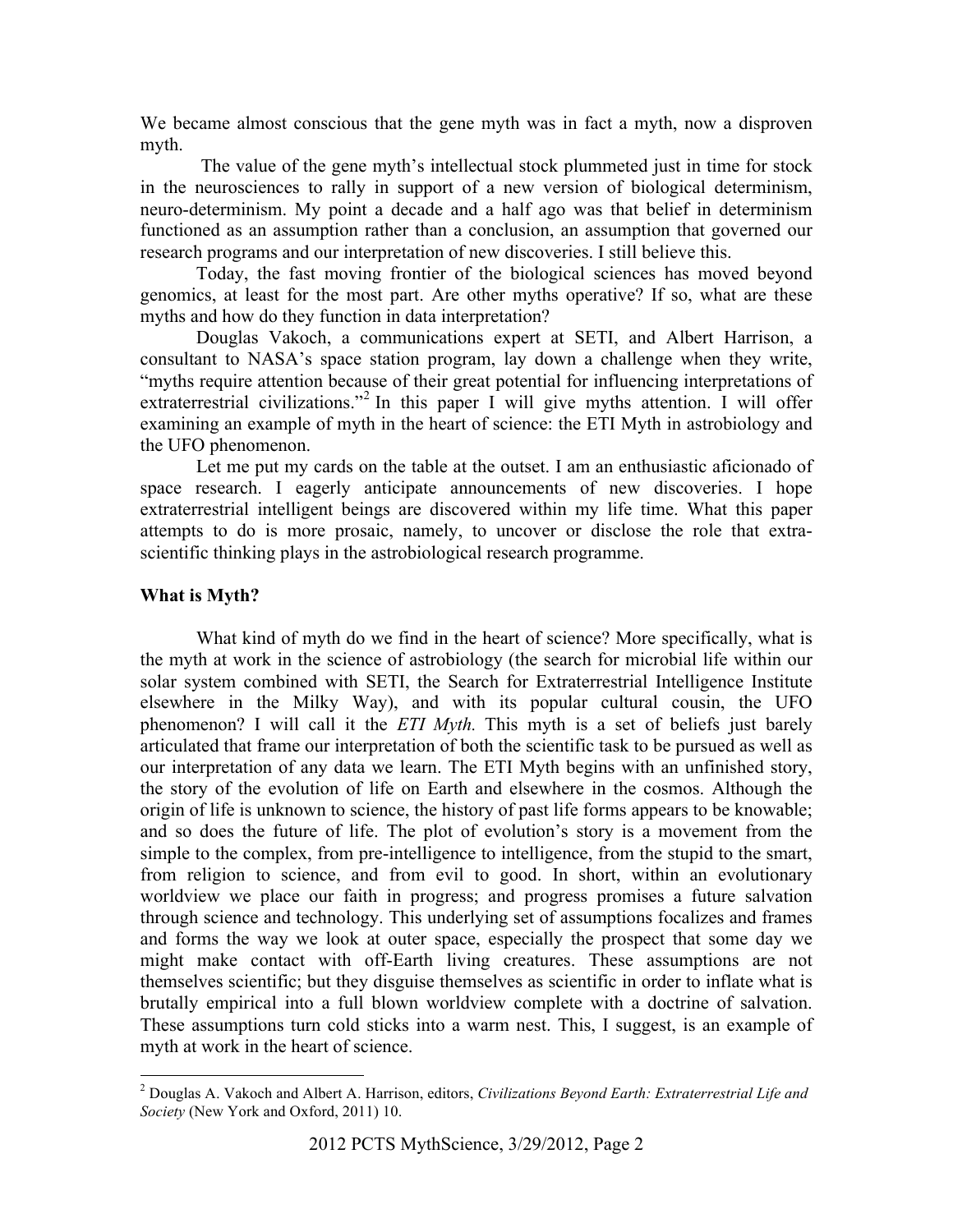Is this the way Religious Studies scholars use the term 'myth'? No. "If number is the language of science, myth is the language of religion," writes Huston Smith.<sup>3</sup> It would seem that the concept of myth applies to religion, but not science. Let us pause to examine this assumption.

When engaged in study of the history of religions, I have found the work of Mircea Eliade most helpful in establishing an appropriate starting point.<sup>4</sup> Extrapolating upon his work, I operate with the following definition: a myth is a story about how the gods created the world (or a part of the world) in the beginning, *in illo tempore,* which explains why things are the way they are today. In brief, a religious myth is an etiological narrative that provides us with an understanding of the essence of the reality we experience. A cosmogonic myth is a big story that pictures the whole of reality and our place within it.

In this form, myth is archonic. Noting how the ancient Greek word *arche* means both origin (as in archaeology) and governance (as in hierarchy), myths capitalize on the human proclivity to assume that the origin of something determines its essence. By telling us how things originate, myths provide insights into essence. Classically, then, myths are stories about origin and provide the story teller with a degree of power over the reality being described.

We live in a modern culture, a secular culture that appears to have left religion behind. One item the modern worldview holds in common with the ancient Hebrew worldview is an implicit dissatisfaction with myth as archonic, an impatience with locating essence in the past. There is more to reality than just what the past can provide. We have a future, and with the future comes newness, essential newness. The God of the Bible does "new" things (Isaiah 43:19). The modern world relies upon technology which creates new things, things which have not previously existed. To refer to this reliance upon newness—whether a divine newness or human newness—I use the term 'epigenetic'. This word, *epigenetic,* is a combination of two Greek terms: one for *genesis* or beginning plus a prefix for after or again, *epi*. We may think of genesis as ongoing, as creative epigenesis.<sup>5</sup> What this implies is that the world of modern science will find it awkward to use the term 'myth' if it explains the present only in terms of what happened in the past. Therefore, if the term 'myth' is to illuminate contemporary science it will have to be adapted to a future orientation.

Once we have incorporated the future by pinpointing the role of progress, then we can turn to the comprehensive and ultimate dimensions of myth that are at work in our scientized culture. What do we mean here? Built right into human nature, contends Huston Smith, is a religious impulse. "I consider the religious impulse to be a part of the human makeup; the search for cosmic understanding is as much a part of the religious

<sup>&</sup>lt;sup>2</sup><br>3 <sup>3</sup> Huston Smith, *Why Religion Matters: The Fate of the Human Spirit in an Age of Disbelief (San Francisco:* Harper, 2001) 30.

<sup>&</sup>lt;sup>4</sup> Mircea Eliade, *The Sacred and the Profane: The Significance of Religious Myth, Symbolism, and Ritual within Life and Culture* (New York: Harcourt, 1957) 95-99.

<sup>&</sup>lt;sup>5</sup> My use of 'epigenetic' here differs from a common usage in sociobiology and an occasional use in genomics to refer to extra-genetic influences on gene expression. My usage is drawn from the work of biologist Jan C. Smuts, *Holism and Evolution* (Capetown: N & S Press, 1926, 1987) 9.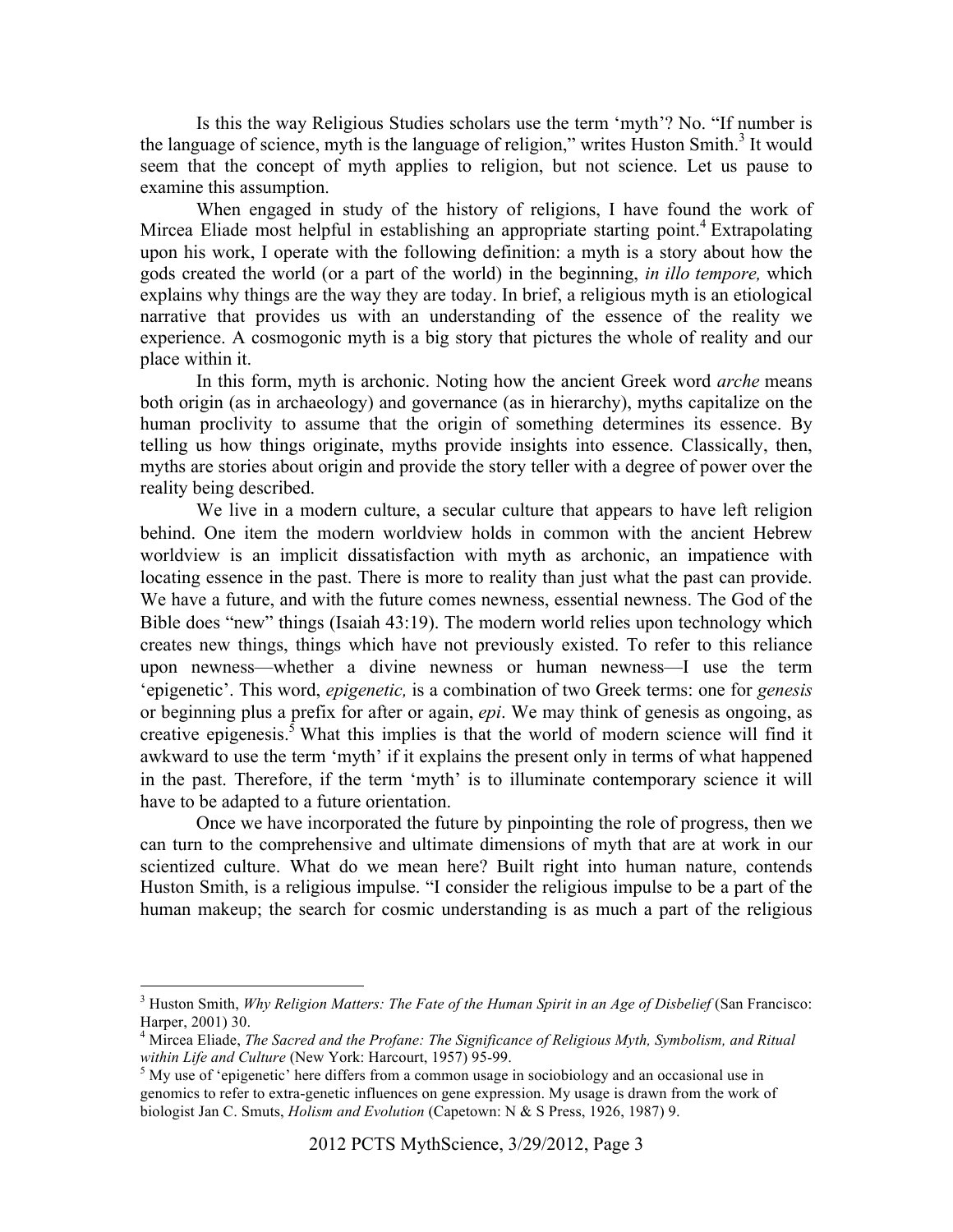impulse as the search for cosmic belonging." <sup>6</sup> Smith's thirst for transcendence characterizes *homo religiosus,* the mode of human existence prior to the advent of *homo modernus*, modern secularized humanity.<sup>7</sup> The myths of yesterday's religions gave voice to our inner religious impulse. In the modern world, we've been told to shut up.

This search for a cosmic understanding so common to yesterday's religions has been stuffed under the rug by a modern culture loyal to science. Harvard geneticist Richard Lewontin, for example, tries to snuff out the religious impulse entirely. He wants to get the public "to reject irrational and supernatural explanations of the world, the demons that exist only in their imaginations, and to accept a social and intellectual apparatus, *Science*, as the only begetter of truth….Materialism is absolute, for we cannot allow a Divine Foot in the door."<sup>8</sup> If modernity is successful at stuffing down the religious impulse to search for cosmic understanding, then how will this human impulse come to expression? Through mythicizing science.

The atomized accumulation of empirical facts by our scientists does not quench the religious thirst still within us. Only a universal picture of reality wherein we find our home will do. So, we concoct disguised myths and label them 'science'. In the context of discussing sci-fi literature, James Herrick writes, "By *myth* I mean a transcendent story that helps us make sense of our place in the cosmos....because it is a story that gives ultimate meaning. We live in an age in which new myths, born mostly of science fueled imaginations, are crafted and propagated as an unprecedented rate.<sup> $\dot{p}$ </sup> I submit that the ETI Myth—actually a conceptual model about evolutionary progress—represents a displaced human desire for a comprehensive yet friendly cosmos.

## **Scientism and the Hermeneutic of Secular Experience**

Science is our true savior, say the apostles of transhumanism. Author of a transhumanist manifesto, Simon Young, preaches that we should place our faith in science. "Science and technology increasingly offer us the chance to overcome the limitations of the human condition. Therefore, let us believe in science.<sup> $10$ </sup> In the same vein, skeptic Michael Shermer makes it clear that scientism requires faith and thereby picks up religious freight. Scientism "is a secular religion in the sense of generating loyal commitments (a type of faith) to a method, a body of knowledge, and a hope for a better tomorrow."<sup>11</sup> One of scientism's critics is scientist Rustum Roy, who avers, "sciencebased Technology…is certainly the religion of America, and increasingly of the West, and incipiently of the whole world."<sup>12</sup>

<sup>&</sup>lt;sup>6</sup> Huston Smith, *The Way Things Are: Conversations with Huston Smith on the Spiritual Life*, edited by Phil Cousineau (Berkeley: University of California Press, 2003) 96. <sup>7</sup>

Gregory D. Alles, "Homo Religiosus," *Encyclopedia of Religion, 1st Edition* edited by Mircea Eliade (16 Volumes: New York: MacMillan, 1987) 6:442-445. <sup>8</sup>

Richard Lewontin, Review of *The Demon Haunted World* by Carl Sagan in *New York Review of Books* (January 9, 1997).<br><sup>9</sup> James A. Herrick, "Sci-Fi's Brave New World," Christiantiv Todav 53:2:20-25 (February 2009)21.

<sup>&</sup>lt;sup>10</sup> Simon Young, "Introduction," in *Designer Evolution: A Transhumanist Manifesto*, edited by Simon Young (Amherst NY: Prometheus Books, 2006) 16.

<sup>&</sup>lt;sup>11</sup> Michael Shermer, *How We Believe: The Search for God in an Age of Science* (New York: W.H. Freeman and Co., 2000) 61.

<sup>&</sup>lt;sup>12</sup> Rustum Roy, "Scientism and Technology as Religions," *Zygon*, 40:4:835-844 (December 2005) 837.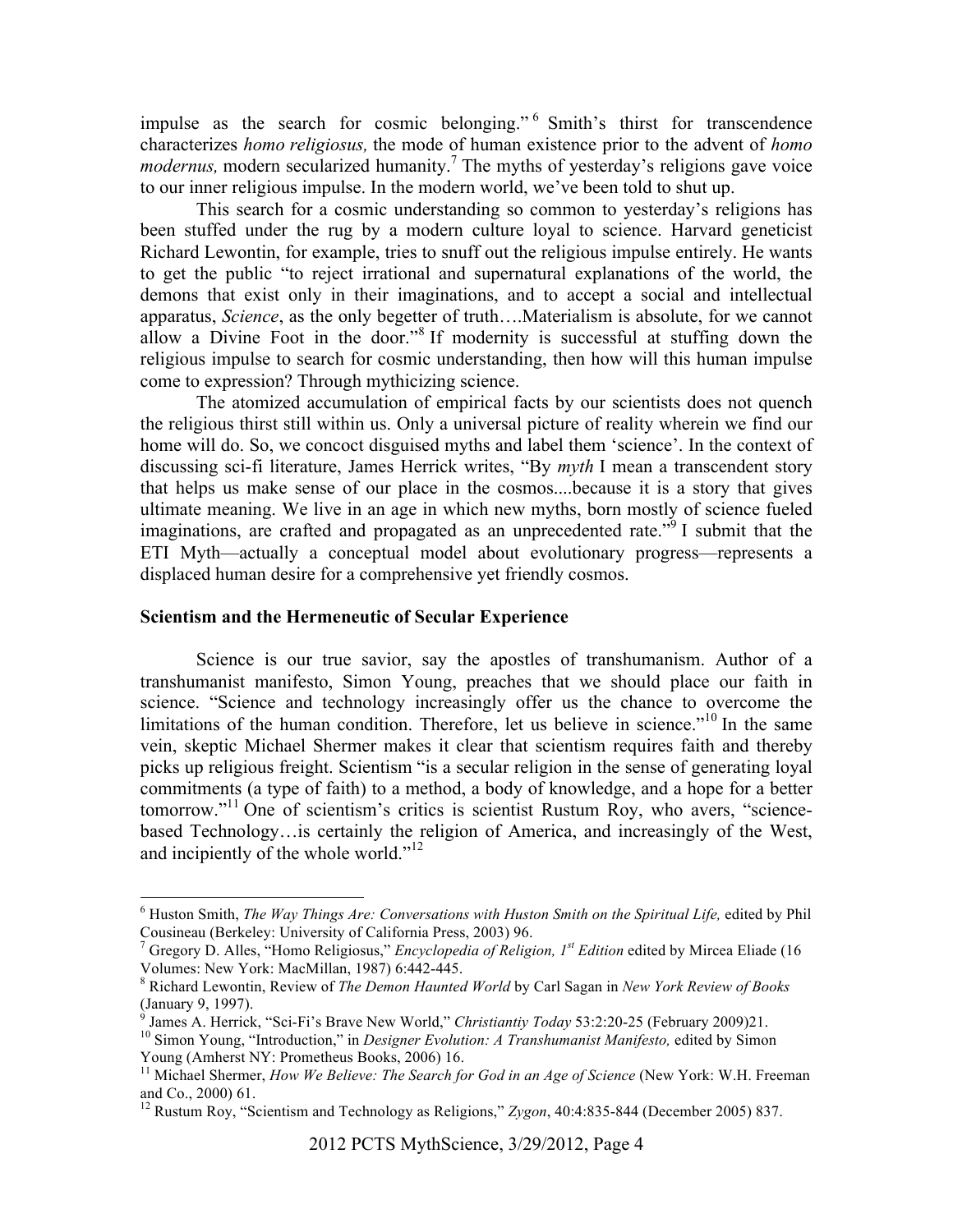How should we dissect or analyze or understand scientism with its attempt to replace traditional religion? I suggest we employ Langdon Gilkey's *hermeneutic of Secular Experience.* Accordingly, Gilkey attempts "to see what religious dimensions there may be...in ordinary life...which will uncover what is normally hidden and forgotten."<sup>13</sup> This cultural hermeneutic "...seeks is to uncover...those aspects of daily experience which the secular mood has overlooked...there are levels latent in secular life of which our age is undoubtedly aware but about which it is unable to speak or to think intelligibly. These elements are the dimension of ultimacy presupposed in all our interaction with the relative world, and the presence of ambiguity within our freedom and creativity, of the demonic and the despairing in life as well as the joyful, with both of which secular experience is suffused."<sup>14</sup> In addition, belief in a salvific future in which evil is replaced with good brought about by science just might draw a theologian's attention.

#### **Astrobiology and the Search for Extraterrestrial Intelligent Life (ETI)**

Our target scientific field in this inquiry will be astrobiology, in earlier times called exobiology or bioastronomy. Astrobiology is the scientific study of biological processes on Earth, and beyond.<sup>15</sup> For our purposes here we will elide the search for microbial life within our solar system with the search for intelligent life in extra-solar space. According to NASA's Christopher McKay, "astrobiology has within it three broad questions that have deep philosophical as well as scientific import. These are the origin of life, the search for a second genesis of life, and the expansion of life beyond Earth."<sup>16</sup>

The first question overlaps with and incorporates the subject matter of evolutionary biology: how does life begin and develop? Charles Darwin's model of evolution did not include the question of life's origin, only speciation. Astrobiologists seek the origin of life, whether on Earth or anywhere else. They are currently looking for pre-biotic chemistries that could—allegedly--evolve into life. Such an astrobiological research aim is certainly legitimate, to be sure. Yet I ask: does pushing evolutionary theory beyond its own parameters to account for life's origin—to become a cosmogony contribute to a mythicization of the evolutionary model?

The answer to the second question—does life exist anywhere else in this universe?—is being pursued by the Search for Extraterrestrial Intelligence Institute (SETI), among others. From earth we scan the heavens for biosignatures, for evidence of

 <sup>13</sup> Langdon Gilkey, *Naming the Whirlwind: The Renewal of God-Language* (Indianapolis and New York: Bobbs-Merrill, 1969) 234. 14 Ibid., 260.

<sup>&</sup>lt;sup>15</sup> The University of Arizona in Tucson supports a department of astrobiological research. See:<br>http://scienceandreligion.arizona.edu/project.html.

<sup>&</sup>lt;sup>16</sup> Christopher McKay, "Astrobiology: The Search for Life Beyond the Earth," in *Many Worlds: The New Universe, Extraterrestrial Life, and the Theological Implications,* edited by Steven J. Dick (Philadelphia and London: Templeton Foundation Press, 2000) 45. The "second genesis" might turn out to be the first and "original genesis." The discovery of carbon-containing molecules composed of six to eleven atoms each elsewhere in the Milky Way suggests a readiness for life on a broad scale. "The discovery of biologically significant molecules in interstellar clouds of gas and dust could push life's history much farther back in time and out into space." Kathryn Garfield, "Did Life Begin in Space?" *Discover*  (November 2006) 16.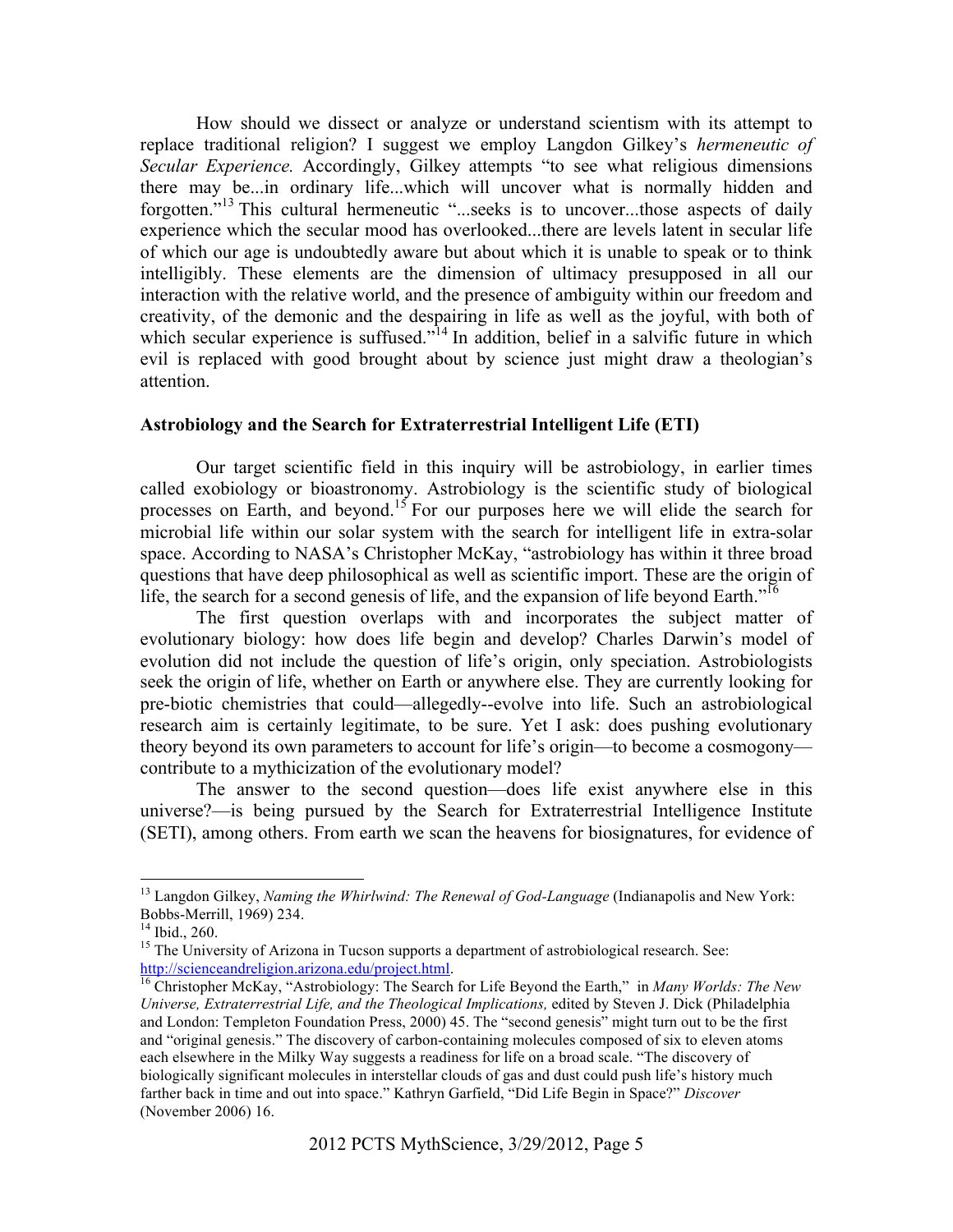an extraterrestrial genesis of life. Radio astronomy—listening for electronic signals—is the main method employed by SETI researchers.

Astrobiology's third question is this: what is the future of life on Earth and beyond? This includes forecasts of exporting life from Earth to other locations in space; and it includes the interaction between life on Earth and elsewhere. All three of these questions occupy today's astrobiologists.<sup>17</sup>

Of special interest in this paper's inquiry is second genesis. Here astrobiologists search in space for astronomical conditions that could foster the emergence and development of life forms. They ask about the possibility that intelligent living creatures currently inhabit Earthlike planets somewhere in the cosmos. To date no direct empirical evidence exists that ETI exists. Despite more than three decades of active SETI research, no radio or microwave contact has occurred. OSETI (Optical Search for Extraterrestrial Intelligence), seeking biosignatures via laser detection, has similarly come up empty handed. If we rely solely on empirical evidence, then we have no reason to believe that anyone else is out there.

Lack of empirical evidence does not end the story, however. Contact optimists can speculate. And speculate they do. Today's star searchers rely on a dramatic form of speculation known as the Drake equation. The *Drake Equation,* first formulated by Frank Drake in 1961 (National Radio Astronomy Observatory in Green Bank, West Virginia), looks like this:

 $N=N*f_n n_e$  fi fi fe ft.

 $N^*$  = the number of stars in the Milky Way Galaxy.

 $f_p$ = the fraction of stars with planets around them.

 $n_e$  = the number of planets per star

 $f_1$  = the fraction of planets in  $n_e$  where life evolves

 $f_i$  = the fraction of  $f_i$  where intelligent life evolves

 $f_c$  = the fraction of  $f_i$  that communicate

 $f_L$ = the fraction of the planet's life during which communication happens

 $N =$  the number of communicating civilizations in the galaxy.<sup>18</sup>

What star searchers gain from the Drake equation is not immediately the equivalent of N. Rather, what they gain is a template, an open window to frame what we are looking at out there. As research advances, new numbers can be plugged in. As we look beyond the Milky Way's 400 billion star systems, the scope expands enormously to 50 or maybe even a 100 billion galaxies. The size of our universe is astronomical, to repeat a pun. These big numbers lead former Vatican Observatory director George Coyne to tender that there are "10<sup>17</sup> Earthlike planets in the universe."<sup>19</sup>

Possible corroboration for the Drake equation has been mounting since 1995, when the first extra-solar planet was found orbiting a star similar to our sun, 51 Pegasi. As technology improved to enable sky watchers to measure gravitational effects of

<sup>&</sup>lt;sup>17</sup> Albert A. Harrison, *Starstruck: Cosmic Visions in Science, Religion, and Folklore* (New York and Oxford: Berghan Books, 2007) 42.

<sup>&</sup>lt;sup>18</sup> For the Drake Equation see: http://www.activemind.com/Mysterious/Topics/SETI/drake\_equation.html. <sup>19</sup> George V. Coyne, S.J., "The Evolution of Intelligent Life on Earth and Possibly Elsewhere: Reflections from a Religious Tradition," in *Many Worlds*, 180.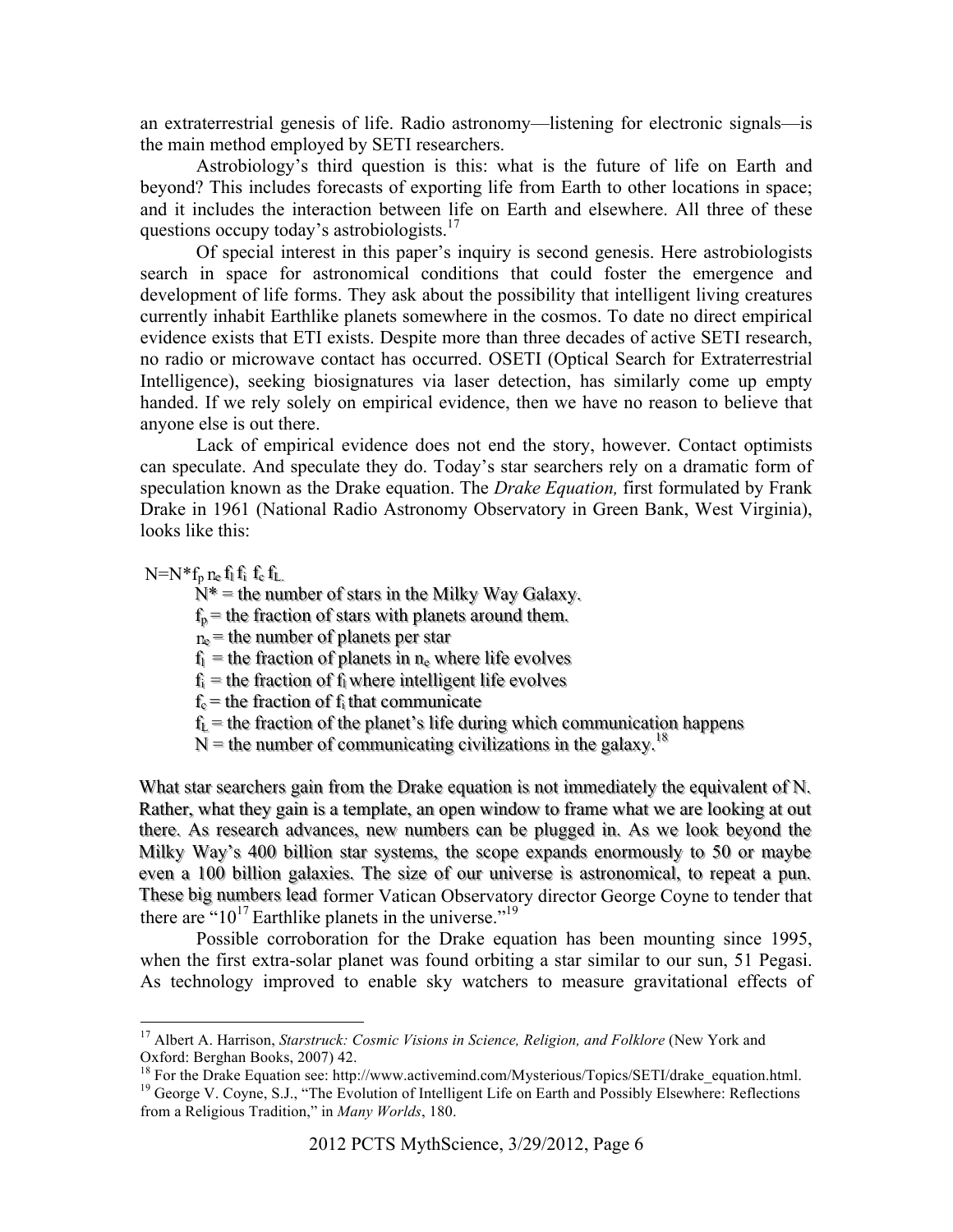suspected planets on their respective stars, so did the number of identified planets. These planets cannot be seen directly, but their gravitational pull can be detected by the wobble they cause on their star. In addition, optical observations have spotted transits, planets passing in front of their respective stars. Such evidence of nearly twenty-four hundred extra-solar planets is now in. As one might expect, larger planets have been discovered first; those already logged seem to be Jupiter sized objects orbiting quite close to their equivalent to our sun.

If such a planet is to support life, astrobiogists think, it must be more Earth-size, metal rich, and sufficiently distant from its respective sun in order to provide liquid water. "Habitability most probably requires a rocky surface with liquid water, which, in turn, demands a planet no bigger than two Earth radii on an orbit with a period of hundreds of days."<sup>20</sup> To fit within this biophilic range, such a planet should be like the porridge Goldilocks preferred to eat, not too hot and not too cold. A Goldilocks planet would find itself in a Circumstellar Habitable Zone (CHZ). And such a planet would need to remain stable and safe for a long period of time, perhaps years numbered in the billions.<sup>21</sup>

Are there any Goldilocks planets at all? Yes. On December 5, 2011, Kepler, NASA's planet hunting space telescope, identified a Goldilocks planet around a star much like our Sun, named Kepler 22b. Its radius is 2.4 times that of Earth at approximately 600 light years distant. But, what is important, is that the temperature is seventy degrees at its equator. A month later, January 11, 2012, researchers reported finding a planet the size of Mars orbiting a red dwarf star, KOI-961. Are there more just waiting for us to discover?<sup>22</sup>

This is the empirical evidence gathered so far. Now, just what does it mean? SETI's Frank Drake gives voice to speculations based on the prospect of contact. "Everything we know says there are other civilizations out there to be found. The discovery of such civilizations would enrich our civilization with valuable information about science, technology, and sociology. This information could directly improve our abilities to conserve and to deal with sociological problems—poverty for example. Cheap energy is another potential benefit of discovery, as are advancements in medicine."<sup>23</sup> Note how this speculation extends well beyond mere contact with ETI. It presupposes that an extraterrestrial civilization would be more highly evolved than what we are on Earth, and that ETI science will have progressed beyond ours. These achievements could help us on Earth by fixing what we have that is broken, such a poverty, energy insufficiency, and human health. In sum, extraterrestrial science will provide a modest salvation for us less highly evolved beings on Earth.

<sup>&</sup>lt;sup>20</sup> John Southworth, "A New Class of Planet," *Nature* 481:7382:448-449 (26 January 2012) 448.<br><sup>21</sup> What would be needed to see an Earth-sized extrasolar planet would be a telescope allowing scientists to

see wavelength 1 X 10-10 times fainter than the star it orbits. Diffracted starlight must be suppressed to see the Earth-like planet. This could be accomplished with telescopes located in space. John T. Trauger, Wesley A. Traub, "A laboratory demonstration of the capability to image an Earth-like extrasolar planet," *Nature* 446: 7137 (12 April 2007) 771-773. Essential to life is liquid water; yet, the mere presence of water is not enough. Too much absorption of stellar electromagnetic radiation can limit if not eliminate the possibility of life, as can too little. John Raven, "Photosynthesis in watercolours," *Nature* 448:7152 (26 July 2007) 418. The interaction between a planet's sun and its water needs to be just right. It also needs a variant of the Goldilocks range.<br><sup>22</sup> "Kepler Spies Smallest Alien Worlds Yet," Science 335:6066 (20 January 2012) 270.

<sup>&</sup>lt;sup>23</sup> Cited by Diane Richards, "Interview with Dr. Frank Drake," *SETI Institute news,* 12:1 (First Quarter 2003) 5.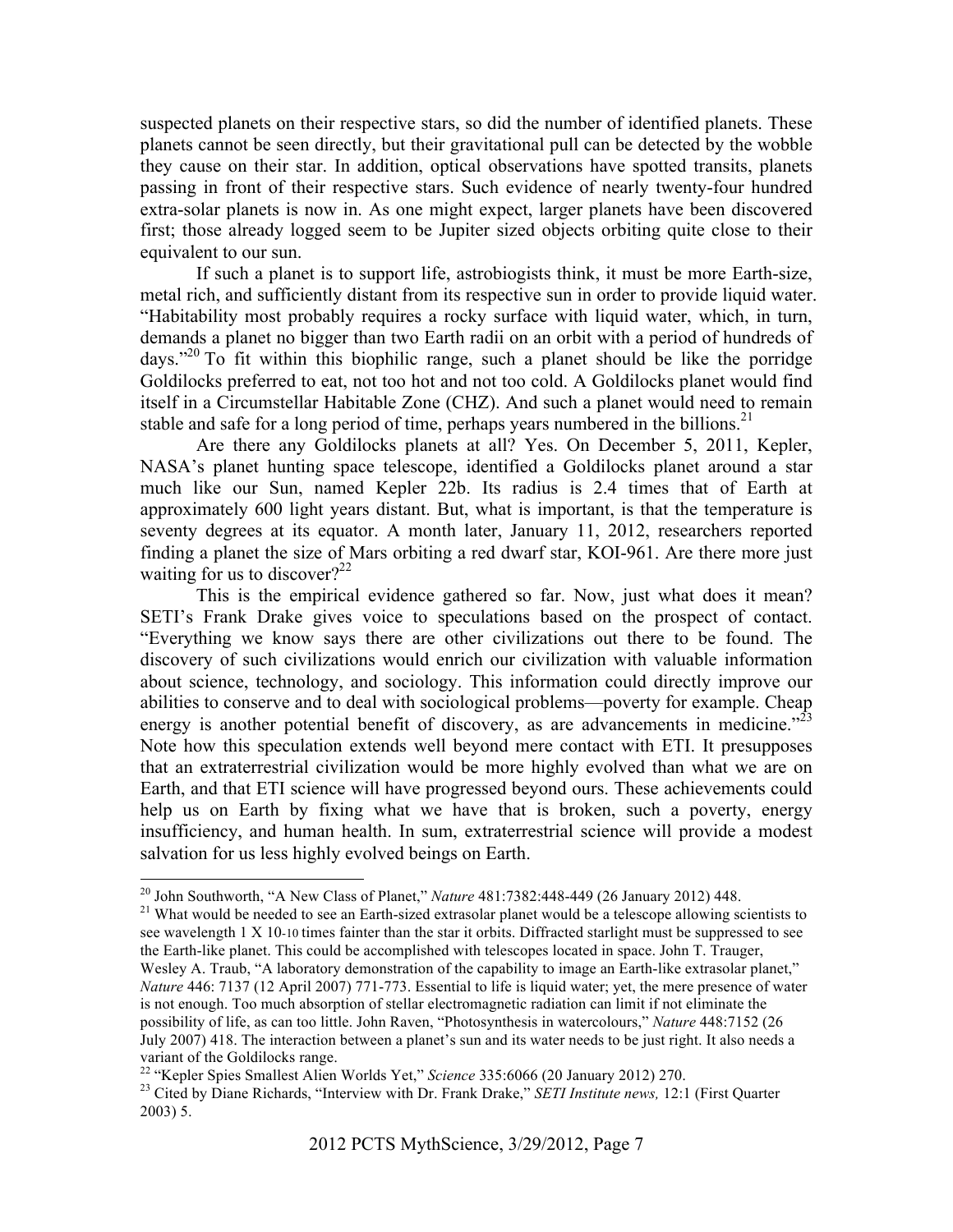## **Evolution and the ETI Myth**

A hermeneutic of secular experience helps us uncover a myth of evolutionary progress at work here, a non-empirical if not extra-scientific belief that orients the research program of at least ETI searchers. At work in contemporary culture and contemporary science, I argue here, is what I dub the *ETI myth*: the belief that extraterrestrial intelligent beings exist; at least some extraterrestrial beings are more advanced in evolution and technological progress; and, further, that when ETI share their advancements with us on Earth we will be healed and improved and made better. It is a belief without any direct empirical evidence. Yet, it is such a potent belief that it motivates research and interpretation of space phenomena. The ETI myth in its scientific form posits the existence of advanced ETI, while the UFO extension of the myth adds that ETI are already visiting us. $^{24}$ 

I have been emphasizing the decisive role played by the concept of evolution. Despite the controversy fueled by creationism and intelligent design, evolution has become so integrated into our culture that we all think from within an evolutionary paradigm. "The story of cosmic evolution [is] the metanarrative of educated people," observes Robert Bellah.25

 No longer does the term *evolution* refer to speciation among living things, as it did for Charles Darwin. Now, it encompasses all that is real. It is this all-encompassing evolutionary worldview within which astrobiologists formulate their research agenda, according to Dick and Strick. "The idea of cosmic evolution implies a continuous evolution of the constituent parts of the cosmos from its origins to the present...the entire universe is evolving...all of its parts are connected and interact, and...this evolution applies not only to inert matter but also to life, intelligence, and even culture."<sup>26</sup>

Evolutionary assumptions are everywhere at work in astrobiology, especially in the search for ETI. "Everything evolves," is a cardinal SETI doctrine.<sup>27</sup> A corollary assumption is at work: the more highly evolved, the higher the moral value. Social Darwinist Herbert Spencer based his ethics on this assumption. "The conduct to which we apply the name good, is the relatively more evolved conduct; and that bad is the name

<sup>&</sup>lt;sup>24</sup> James A. Herrick uses the term "the Myth of the Extraterrestrials" to refer to "the idea that intelligent extraterrestrials exist and that interaction with them will inaugurate a new era in human existence." *Scientific Mythologies: How Science and Science Fiction Forge New Religious Beliefs* (Downers Grove IL:

IVP Academic, 2008) 51. 25 Robert N. Bellah, *Religion in Human Evolution from the Paleolithic to the Axial Age* (Cambridge MA: Harvard University Press, 2011) 45.

<sup>26</sup> Steven J. Dick and James E. Strick, *The Living Universe: NASA and the Development of Astrobiology*  (New Brunswick NJ: Rutgers University Press, 2005) 9. This expansion of the Darwinian model of speciation to include the evolution of hte universe with its planets seems to date back to 1875 and the book by John Fiske, *Outlines of a Cosmic Philosophy Based on the Doctrine of Evoution.* Ibid., 11. It was the science fiction writers, not the scientists, who proffered the idea of cosmic evlution until the final third of the  $20<sup>th</sup>$  century, when the Drake Equation presupposed it. The discovery of exo-planets in the 1990's seems to confirm the idea. To avoid the extravagance of this idea, Dick and Strick employ the term 'cosmic biological evolution:' to describe the actual research program of astrobiology. Ibid., 18.

<sup>27</sup> Edna Devore, "Voyages Through Time," *SETI Institute News,* 12:1 (First Quarter 2003) 7.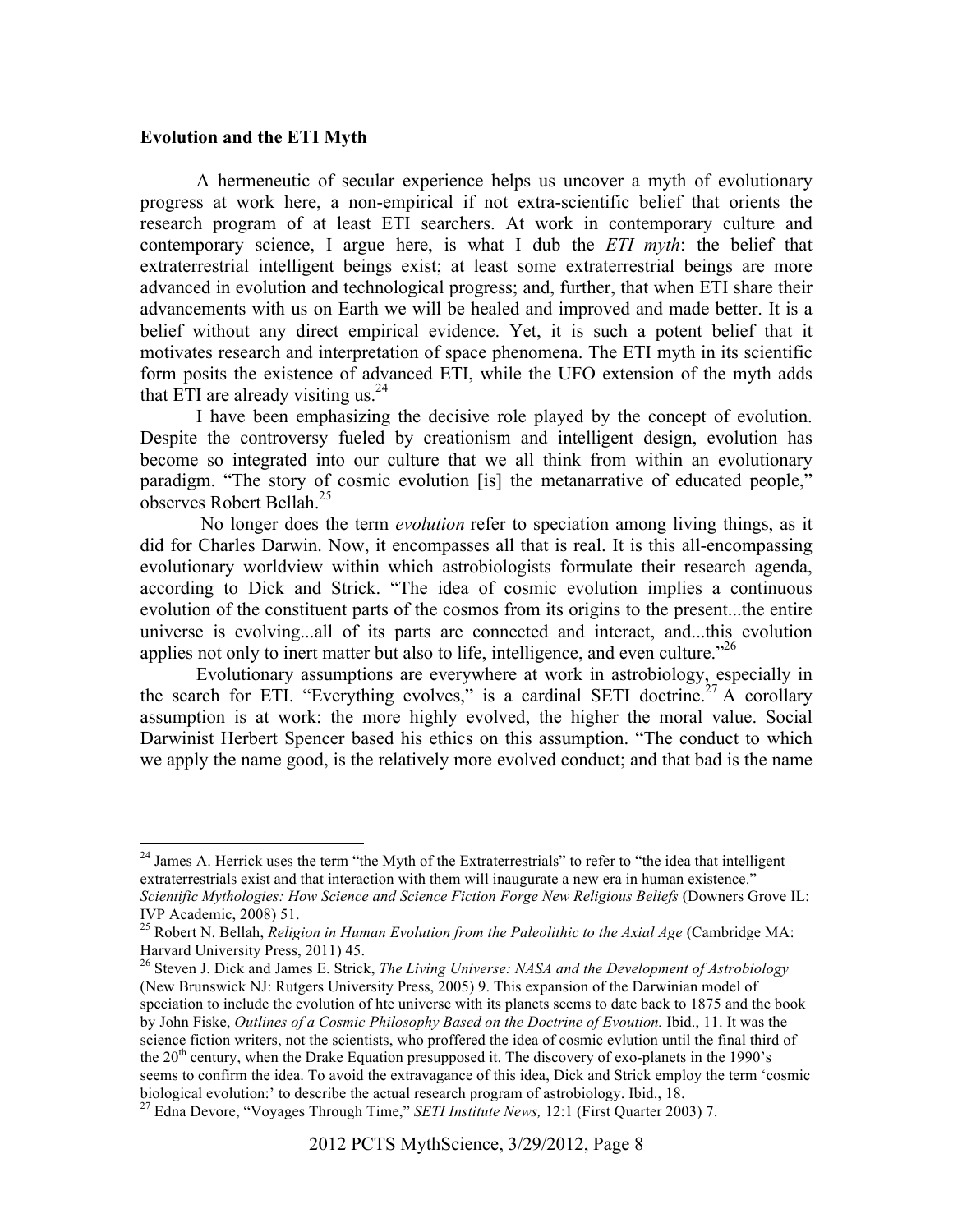we apply to conduct which is relatively less evolved."<sup>28</sup> Evolution implies progress and progress implies moral advance. So the logic goes.

We have already noted how some scientists attach the search for life's origin to the Darwinian theory of speciation. Now, I must recognize here that some form of natural selection seems to be operative at the level of pre-biotic chemistry. This could mean that when the chemical mechanism for life's origin is finally uncovered that it just might fit into the Darwinian model. The jury is still out.

As of this moment, no one knows how life originated; so its addition here walks and talks like an archonic mythicization. "Life is the product of deterministic forces," writes Nobel Laureate biologist Christian de Duve. "Life was bound to arise under the prevailing conditions, and it will arise similarly wherever and whenever the same conditions obtain. There is hardly any room for 'lucky accidents' in the gradual, multistep process whereby life originated. This conclusion is compellingly enforced when one considers the development of life as a chemical process."<sup>29</sup> As long as the right chemical conditions exist somewhere in outer space—in a Goldilocks location--we can expect life to evolve and develop and progress. And, perhaps, some day we will meet this extraterrestrial life form. At the level of assumption—not conclusion--this evolutionary belief has worked its way into the ETI myth.

Building on the Drake equation mentioned above, de Duve speculates that "the figure of about one million 'habitable' planets per galaxy is considered not unreasonable. Even if this value were overestimated by several orders of magnitude, it would still add up to trillions of potential cradles for life. If my reading of the evidence is correct, this means that trillions of planets exist that have borne, bear, or will bear life. The universe is awash with life."<sup>30</sup> If such highly reputed scientists speculate without empirical evidence that the universe is teeming with life, it is easy to imagine how our culture could develop images of just what that life might be like.

The myth comes into sharper focus as de Duve continues. "My conclusion: We are not alone. Perhaps not every biosphere in the universe has evolved or will evolve thinking brains. But a significant subset of existing biospheres have achieved intelligence, or are on the way to it, some, perhaps in a form more advanced than our own."<sup>31</sup> When science becomes mythologized, we consider that our partners in outer space could be more highly evolved—"more advanced"—than we are.

Albert Harrison spells out what "more advanced" could mean. It means evolution leads us to a state of international peace, beyond war. "A fundamentally positive picture emerges when we extrapolate from life on Earth: there are trends toward democracies, the end of war, and the evolution of supranational systems that impose order on individual nation-states. This suggests that our newfound neighbors will be peaceful, and this should affect our decision about how to respond to them.<sup>33</sup> The proper decision, of course, will

<sup>&</sup>lt;sup>28</sup> Herbert Spencer, *The Data of Ethics* (New York: A.L. Burt Company, 1879) 28-29.<br><sup>29</sup> Christian de Duve, *Vital Dust: The Origin and Evolution of Life on Earth* (New York: Basic Books, 1995) xv.

<sup>30</sup> Ibid., 121.

 $31$  Ibid., 297.

<sup>&</sup>lt;sup>32</sup> Albert R. Harrison, *After Contact: The Human Response to Extraterrestrial Life* (New York and London: Plenum Press, 1997) 312.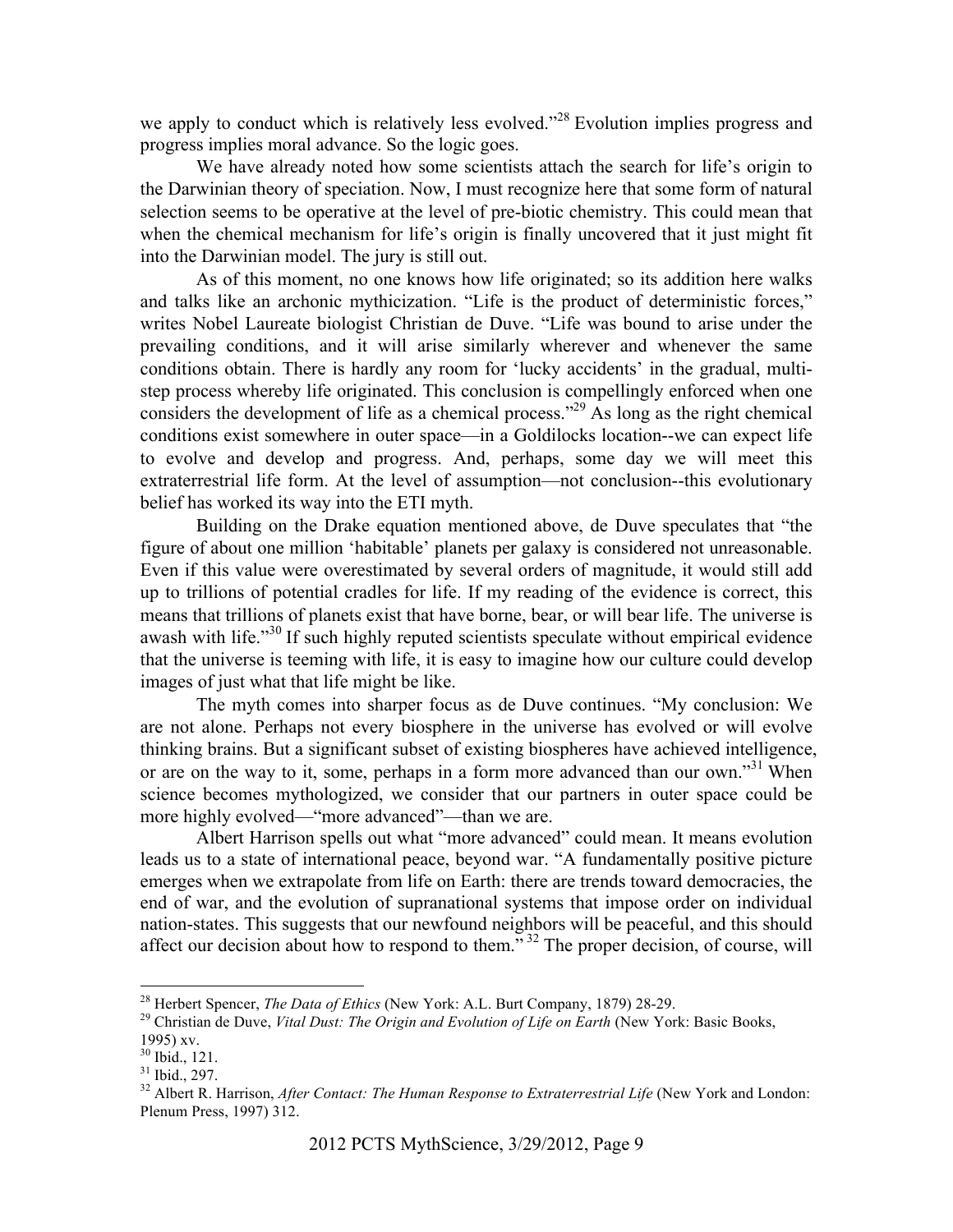be for Earthlings to welcome their new space neighbors, because the spacelings may bring us gifts from our heavens. Such a soteriological belief constitutes an eschatological myth. "The signature of myth is always its happy ending," remarks Huston Smith. $33$ 

Cornell's Carl Sagan fully embraces the ETI myth. Co-authoring a *Scientific American* article with SETI's Frank Drake, he writes that contact with extraterrestrials "would inevitably enrich mankind beyond measure."<sup>34</sup> Still, Sagan recognizes that this hope is based on speculation rather than sufficient empirical evidence to deem it to be scientific. "I would guess that the Universe is filled with beings far more intelligent, far more advanced than we are. But, of course, I might be wrong. Such a conclusion is at best based on a plausibility argument, derived from the numbers of planets, the ubiquity of organic matter, the immense timescales available for evolution, and so on. It is not a scientific demonstration."<sup>35</sup>

Physicist turned astrobiologist Paul Davies extends the ETI myth further in the direction of religion, by speculating about the spiritual superiority of our more advanced extraterrestrial colleagues. "It is clear that if we receive a message from an alien community, it will not have destroyed itself...it is overwhelmingly probable that the aliens concerned will be far more advanced than us....we can expect that if we receive a message, it will be from beings who are very advanced indeed in all respects, ranging from technology and social development to an understanding of nature and philosophy."36 Davies proceeds to engage in theological speculation based upon his assumptions regarding extraterrestrial superiority due to their more advanced stage in evolution. "It is a sobering fact that we would be at a stage of spiritual development very inferior to that of almost all of our intelligent alien neighbors." $37$ 

A tasteless concoction of progressive evolution and atheistic spirituality mixed with extraterrestrial gods simmer in a Richard Dawkins ETI stew. Even though Dawkins is a strong advocate of atheism, he grants that it would be "pardonable" for us to worship ETI. Why? Because advanced ETI will have progressed in their evolutionary development so far beyond us that they will appear god-like. "Any civilization capable of broadcasting a signal to over such an immense distance is likely to be greatly superior to ours….there are very probably alien civilizations that are superhuman, to the point of

<sup>&</sup>lt;sup>33</sup> Smith, *Why Religion Matters,* 30.<br><sup>34</sup> Carl Sagan and Frank Drake, "The Search for Extraterrestrial Intelligence, *Scientific American* 232 (1975) 80-89. 35 Carl Sagan, *Pale Blue Dot: A Vision of the Human Future in Space* (New York: Random House, 1994)

<sup>33.</sup> Sagan speculates not only about the scientific advances of ETI, but also wonders what might happen if visiting ETI would find human beings delicious to eat. "Why transport large numbers of us to alien restaurants? The freightage is enormous. Wouldn't it be better just to steal a few humans, sequence our amino acids or whatever else is the source of our delectability, and then just synthesize the identical food product from scratch?" Ibid., 353. Sagan developed his own science based atheism, a view quite similar to that of Richard Dawkins. SETI scientist Seth Shostak observes, "Sagan is sharpening the logical tools he wields to address the matter of God's existence. How plausible is the premise? How convincing is the evidence?" "Carl Sagan and the Science of God," *Discover* (November 2006) 69. It seems these "logical tools" apply more strictly to the question of God's existence than to the question of ETI's existence.

<sup>&</sup>lt;sup>36</sup> Paul Davies, Are We Alone? Implications of the Discovery of Extraterrestrial Life? (New York: Penguin Books, 1995) 32-33 37 Ibid., 33.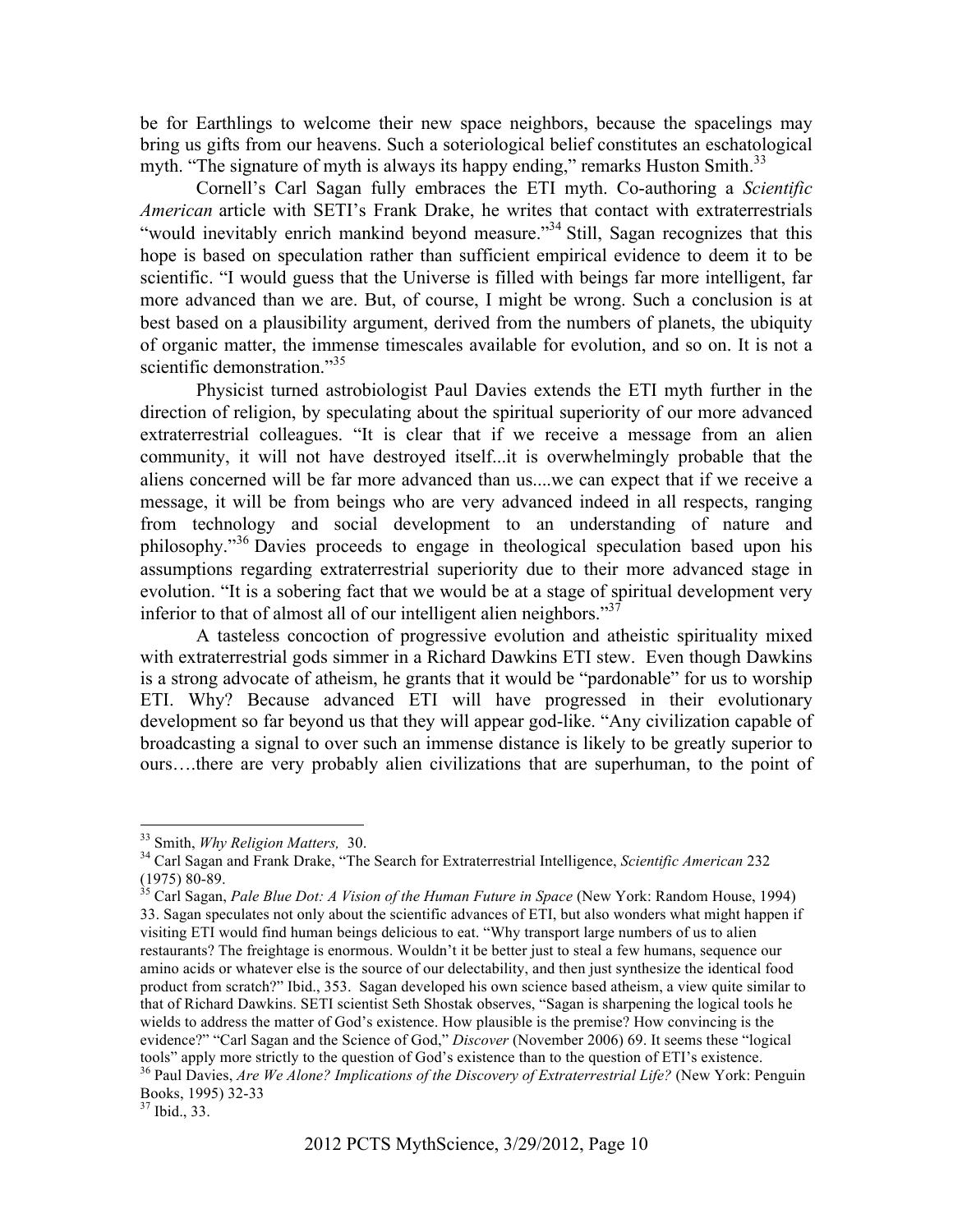being god-like in ways that exceed anything a theologian could possibly imagine.<sup>338</sup> What is decisive for Dawkins is that god-like ETI are the fruit of evolution. Evolution creates; and god-like creatures are created by evolution. "The crucial difference between gods and god-like extraterrestrials lies not in their properties but in their provenance. Entities that are complex enough to be intelligent are products of an evolutionary process."<sup>39</sup> Dawkins is a materialist; so he is able to ascribe divinity to the highest rank of material beings he can think of, namely, more evolutionarily advanced intelligent beings. This amounts to a secularized spirituality, a materialist religiosity.

Davies is a deist and Dawkins an atheist, but these commitments are not what is at stake here. What is at stake is that this very view of extraterrestrial life carries with it a religious valence, a human hope that in previous generations was expressed in religious symbols. "We cannot avoid the connection between SETI and religion, although many SETI advocates wish that we could," writes Michael Michaud. "Religion in a universal sense is the never-ending search of each civilization for others more superior; the major difference in this case is that the intelligence is not supernatural."<sup>40</sup>

NASA historian Steven J. Dick hits the nail on the head with his insightful observation. "As a search for superior beings, the quest for extraterrestrial intelligence is itself a kind of religion."41 Religion in the heart of science.

"Today, ancient myths are reemerging with a scientific spin and cloaked in spaceage garb," writes Albert Harrison. "Thus, rather than subject to God's scrutiny, we are watched by naturally evolved entities whose level of intelligence is beyond our ken...we are visited by humanoids that drive advanced spacecraft and wear shiny spacesuits.<sup> $142$ </sup> The ETI Myth includes both astrobiology and the UFO phenomenon, unfriendly siblings though they may be. Harrison uses the term *cosmism* to refer to this new religion of space worship. 'Carl Sagan and Neil deGrasse Tyson are high priests, astronauts are like saints that ascend into heaven, and extraterrestrials are as gods -- benevolent, wise, and capable of manipulating space and time."<sup>43</sup>

A particularly vitriolic denunciation of SETI because of its religion and myth is enunciated by Lewis White Beck. Under the banner, *Exiobiology recapitulates eschatology,* he writes, "Myth, religion, and now science-fiction with their tales of benevolent and malevolent extraterrestrial beings are commentaries on the human condition. I believe even responsible scientific speculation and expensive technology of space exploration in search for other life are the peculiarly modern equivalent of angelology and Utopia or of demonology and apocalypse.<sup>"44</sup>

http://www.theatlantic.com/technology/archive/2012/03/when-the-saints-go-blasting-off-space-explorationas-religion/255136/ (accessed 3/30/2012). 44 Lewis White Beck, "Extraterrestrial Intelligent Life," in *Extraterrestrials: Science and Alien Intelligence*,

<sup>&</sup>lt;sup>38</sup> Richard Dawkins, *The God Delusion* (Boston and New York: Houghton Mifflin Company, 2006) 72.<br><sup>39</sup> Ibid., 73.

<sup>40</sup> Michael A.G. Michaud, *Contact with Alien Civilizations* (New York: Springer, Copernicus Books, 2007) 202.

<sup>&</sup>lt;sup>41</sup> Steven J. Dick, *Life on Other Worlds: The 20<sup>th</sup> Century Extraterrestrial Life Debate* (Cambridge UK: Cambridge University Press, 1998) 253.<br><sup>42</sup> Harrison, *Starstruck*, <sup>6</sup>.<br><sup>43</sup> See the interview with Albert Harrison by Ross Anderson, "The Holy Cosmos: The New Religion of

Space Exploration, *The Atlantic* (March 29, 2012)

ed. by Edwsard Regis, Jr. (Cambridge UK: Cambridge University Press, 1985) 3-18: 13.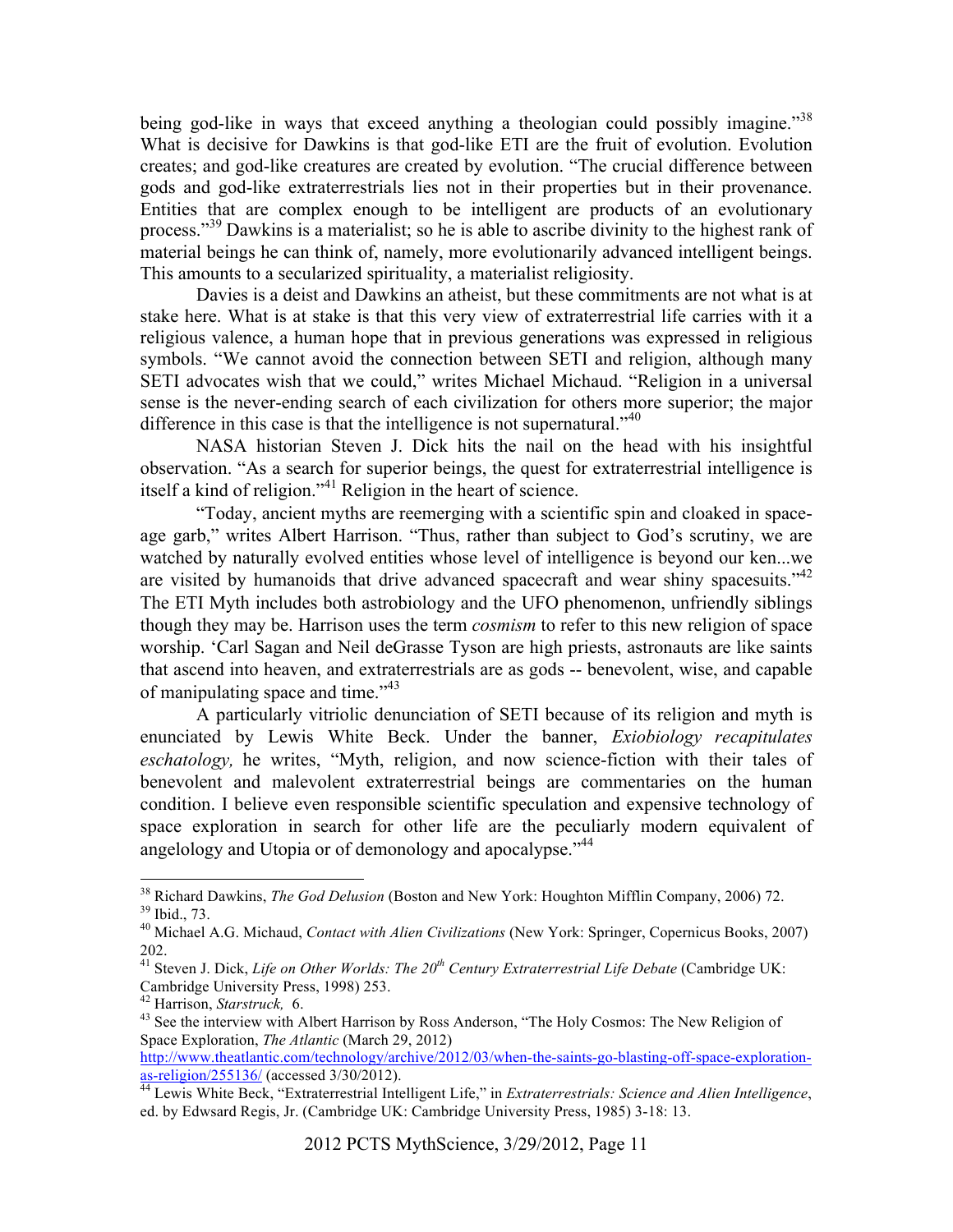Right along with an eschatological hope for a beneficent extraterrestrial utopia, the ETI Myth we see developing here includes a story of origin: wherever in space the right chemicals are present then life will emerge. The myth includes a virtual alpha and omega. Between the alpha origin and the utopian eschatology lies the doctrine of progress. None of these are empirically grounded; yet they motivate and guide scientific research.

## **Is Evolution Really Progressive?**

The idea of progress belongs to the cultural myth of modernity, especially the American version of the myth. According to Taylor E. Dark III, "the idea of progress has typically advanced three claims: (1) there are no fundamental limits on the human capacity to grow, however growth is defined; (2) advancements in science and technology foster improvements in the moral and political character of humanity; and (3) there is an innate directionality in human society, rooted in societal, psychological, or biological mechanisms."<sup>45</sup> Note here how advances in science and technology lead to improvements in our moral and political character. And note also the reliance upon a mechanism, in our case reliance upon biological evolution to provide the innate directionality.

Now let us ask: is evolution inherently progressive? Yes, says Davies using the term *biological determinism*. "Given the right conditions, life inevitably will form after a sufficiently long time, and once life gets started, it will very probably progress toward intelligence….Biological determinism is the prevailing philosophy at NASA, among SETI researchers, school children, journalists, and even the rich and famous.<sup>746</sup>

Note how the assumptions pile up on each other. The first assumption is that in a Goldilocks niche, life will begin. The second assumption is that evolution is progressive: given enough time intelligence will emerge and, given more time, increase. The next assumption is that this intelligence will lead inevitably to science and technology. Hidden in this pile is another assumption, namely, religion is less highly evolved and science is more highly evolved. Science replaces religion over time. As we look forward to Earth's future—a future already present on some other planets—we will see that science will take over all the jobs that religion had previously performed, including prophesying salvation.

# **Scientific Debates, Progress, and the ETI Myth**

Is it scientific to assume that wherever we find a Goldilocks niche that life will begin? Or, that, once life has begun, it will progress toward intelligence, science, and technology? No. Or, at least it is questionable.

First, let us remind ourselves: the genesis of life is not in itself a part of the theory of Evolution. Charles Darwin said repeatedly he had no idea how life began. Scientists a century and a half later still don't. The theory of evolution is a theory of speciation, not a

 <sup>45</sup> Taylor E. Dark III, "Reclaiming the Future: Sapce Advocacy and the Idea of Progress" in *Societal Impact of Spaceflight,* edited by Steven J. Dick and Roger D. Launius (Washington DC: NASA SP-2007-4801, 2007) 555-571: 555. 46 Paul C.W. Davies, "Biological Determinism, Information Theory, and the Origin of Life," in *Many* 

*Worlds,* 15.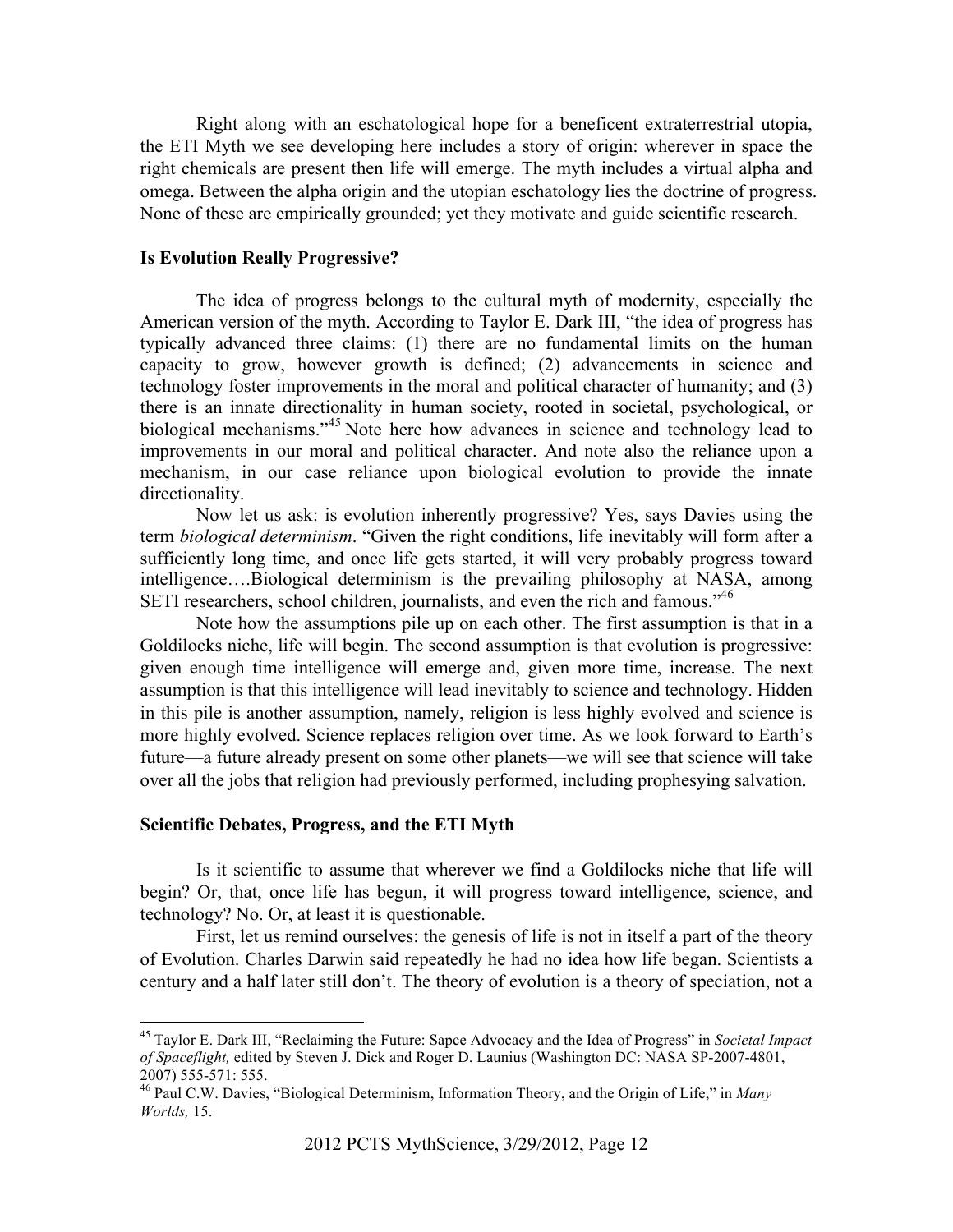theory about origins. The title of Darwin's landmark book of 1859 makes this clear: *On the Origin of Species,* not the origin of life.

Second, if we were to poll evolutionary biologists, the vast majority would reject if not condemn belief in evolution as progressive. No inner entelechy or trajectory leading organisms toward intelligence exists. It's not there.

One implication is that even if we were to find a Goldilocks planet, it does not follow that life will have originated there. And, even if life did originate there, there is no scientific reason to assume that this alien life has embarked on an evolutionary story that leads to intelligent beings like us let alone superior to us. Astrobiological speculation is by no means falsified by this; but it has surprisingly little or no foundation in evolutionary biology.

This leads to the *unique Earth* or *rare Earth* position. Alfred Wallace (1823- 1913), co-discoverer with Charles Darwin of the role played by natural selection in evolution, belongs to the rare earth club. Wallace is aware of the contingencies of evolutionary change, dependent on unique interactions between inheritance and specific environmental niches. This means evolution could not repeat itself, either on earth or anywhere else in space. Even if life begins on another planet, it is virtually impossible for it to duplicate the production of an intelligent species like humanity. In his 1904 book, *Man's Place in the Universe,* Wallace reports, "I submit, therefore that the improbabilities of the independent development of man, even in one other world—and far more in thousands of millions of worlds, as usually supposed—are now shown to be so great as to approach very closely, if not quite to attain, the actually impossible."<sup>47</sup>

A century later we find evolutionary biologist Francisco J. Ayala making the same case. When Ayala poses the question regarding the possible existence of ETI, he says, "My answer is an unequivocal 'no'." Why such a strong opposition to contact optimism? Because what has happened in our planet's evolutionary history has been contingent, not guided by an internal purpose or entelechy. Ayala argues that if we on Earth were to replay "life's tape" from the beginning of life to the present, the course of evolution would not repeat itself. According to the existing evolutionary history, for the first two billion years only microbes existed on Earth. The eucaryotes were the first organisms whose cells have a nucleus containing DNA; and, adds Ayala, there is nothing in the process that would make it likely that multicellular organisms would evolve. Evolution could have stopped right there. No animals might have come into existence. "We know that animals evolved only once. So, there is little likelihood that animals would arise again, if life's tape were replayed."

The phenomenon of extinction plays a big role in Ayala's argument. He notes that 99% of Earth's species are now extinct. Five hundred thousand years ago most animal species had already become extinct; and their body plans would no longer be represented just one hundred million years later. Only one lineage gave rise to the vertebrates: animals with backbones, including fishes, amphibians, reptiles, birds and mammals. Even if the low probability event of the evolution of animals would be repeated, we have no reason to expect that animals with backbones would evolve. What

<sup>&</sup>lt;sup>47</sup> Cited in Crowe, 436.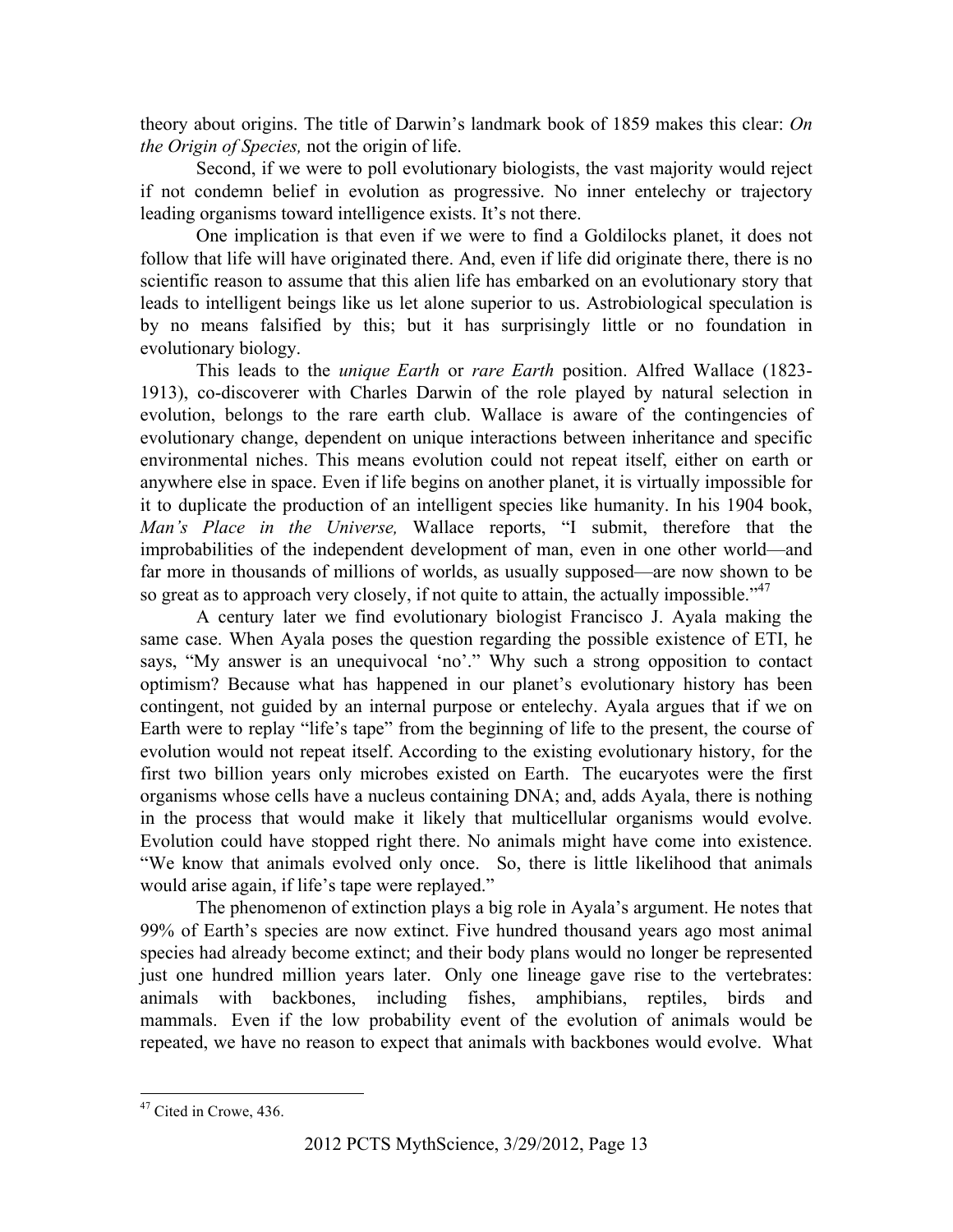follows is a virtually infinite improbability that primates would arise again, let alone hominids and *homo sapiens*.

In each chapter of the evolutionary story, we find a long concatenation of contingent if not unique events. We find millions of random mutations and environmental circumstances, all points where the history could have taken a different turn. The probability of a repeat of this history is so low as to be virtually nil. The evolutionary process would produce a different outcome every time it gets going. Ernst Mayr puts it this way: "At each level of this pathway there were scores, if not hundreds, of branching points and separately evolving phyletic lines, with only a single on in each case forming the ancestral lineage that ultimately gave rise to Man. $48$ 

The Drake equation would be equally unpersuasive to Ayala, because the improbabilities of a repeat of our evolutionary progress are greater than the probabilities of communicating intelligent life coming into existence. If we "replay life's tape," the improbabilities get multiplied from year to year, from generation to generation, millions and millions of times. "The resulting improbabilities are of such magnitude that even if there would be millions of universes as large as the universe that we know, the products (improbability of humans x number of suitable planets) would not cancel out by many orders of magnitude. The improbabilities apply not only to *homo sapiens*, but also to 'intelligent organisms with which we could communicate'; by this phrase I mean organisms with a brain-like organ that would allow them to think and to communicate, and with senses somewhat like ours (seeing, hearing, touching, smelling, tasting) which would allow them to get information from the environment and to communicate intelligently with other organisms. We have to conclude that humans are alone in the immense universe and that we forever will be alone."<sup>49</sup>

Such reasoning regarding contingencies in evolution lead Ernst Mayr, among others, to say that SETI is very likely to fail in achieving contact.<sup>50</sup> Mayr minces no words. "The SETI program is a deplorable waste of taxpayers' money, money that could be spent far more usefully for other purposes."<sup>51</sup> Let me interpolate here my own judgment: despite this criticism of SETI's assumptions, I still support the work of SETI for two reasons. First, even if unlikely, it is still possible for us to discover ETI. Secondly, the very performance of the research leads to a great deal of knowledge of space we would not otherwise have. In addition, SETI is now supported by private funds, not taxpayer money. Now, back to the argument.

Like Ayala, John Maynard Smith emphasizes the contingent and accidental appearance of the life forms we see on Earth. Should evolution begin once again here or elsewhere, "there is no guarantee—indeed no likelihood—that the result would be the

Humankind." in: S. Moriggi and E. Sindoni, eds., *Perché esiste qualcosa invece di nulla? (Why There Is Something rather than Nothing?)* (ITACAlibri: Castel Bolognese, Italy, 2004), 57-77. <sup>50</sup> Ernst Mayr, "Can SETI Succeed? Not Likely,"

http://www.planetary.org/explore/topics/search\_for\_life/seti/seti\_debate.html. On this SETI website Carl Sagan argues for an "Abundance of Life-Bearing Planets." Ibid. 51 Mayr in Regis, 29.

 <sup>48</sup> Ernst Mayr, "The probability of extraterrestrial intelligent life," in *Extraterrestrials: Science and Alien Intelligence,* ed. by Edward Regis, Jr. (Cambridge UK: Cambridge University Press, 1985) 23-30: 27. <sup>49</sup> Quotes here taken from Francisco J. Ayala, "The Evolution of Life on Earth and the Uniqueness of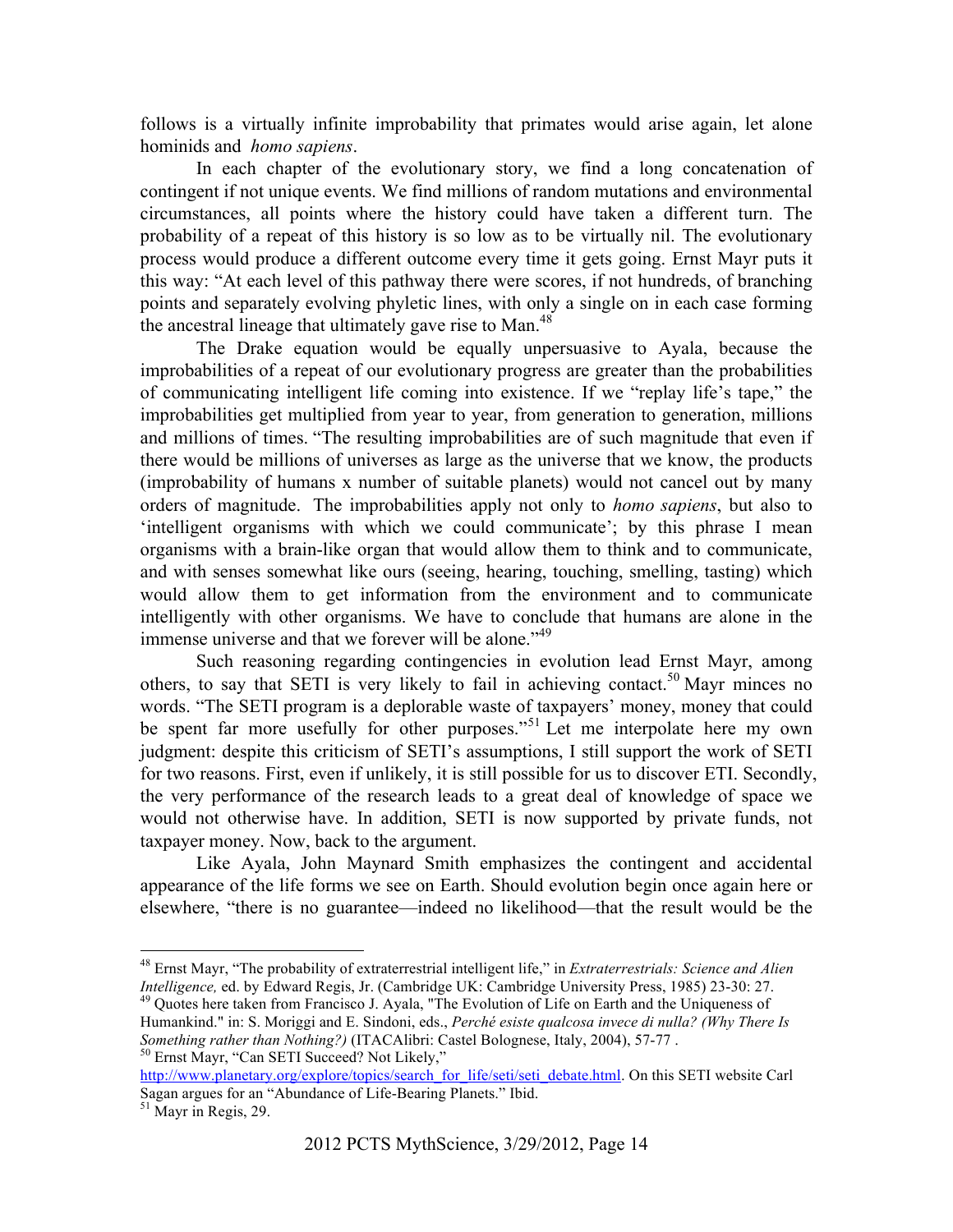same."<sup>52</sup> In other words, the likelihood that evolution on an extraterrestrial planet would lead to intelligent life similar to our own is virtually nil.

The unique Earthers are not alone, however. A minority position is taken up by, Simon Conway Morris, who argues that evolution would always follow a somewhat predictable track leading toward intelligent beings such as ourselves. "The emergence of human intelligence is a near-inevitability."<sup>53</sup> Morris bases his speculation on the history of convergence in Earth's evolutionary past. "Convergence is ubiquitous, from molecules to social systems. In fact, the study of convergence reveals a deep structure to life. This strongly suggests that what is true on Earth is true anywhere....So, out there as and when we meet the aliens...the first will be bipedal and intelligent.<sup>54</sup>

Despite what Morris says, the view regnant among evolutionary biologists is articulated by Ayala: "The overall process of evolution cannot be said to be teleological in the sense of proceeding toward certain specified goals, preconceived or not."<sup>55</sup> Philosopher of Biology Michael Ruse adds: "There is absolutely no guarantee of an upward progression on our hypothetical planet to intelligent life forms....evoluton of intelligence is not a necessary consequence of life appearing: not at all.<sup> $56$ </sup> If this argument holds, then the ETI Myth hangs on a thin thread of utter chance rather than the firm rope of evolutionary progress.

# **Ambiguity in Scientific Progress and Evolving Morality**

We know what technological progress is. We've seen it over the last few centuries. We rely upon it. It exists. Can we expect to find progress wherever we find the evolution of life? Is intelligence inevitable? We have just asked: is nature apart from humanity progressive? The consensus among evolutionary biologists is: no. Next comes the question: can we be confident that as we evolve further, become more intelligent and advance in science that we will proportionately advance in moral judgment, care, justice, and peace? No, because scientific or technological progress has no counterpart in moral progress.

Here is the problem. "Contact optimists often assume that more advanced extraterrestrials will treat us benignly. Technologically superior aliens, many argue, will have evolved past the warlike behavior we have seen in our own species," observes Michael Michaud. However, this is a belief without earthly corroborating evidence. "The human example provides no support for such optimistic statements."<sup>57</sup>

<sup>&</sup>lt;sup>52</sup> John Maynard Smith, "Taking a Chance on Evolution," *New York Review of Books* (14 May 1992) 34.<br><sup>53</sup> Simon Conway Morris, *Life's Solution: Inevitable Humans in a Lonely Universe* (Cambridge: Cambridge

University Press, 2003). xii. Even with this premise, environmental conditions restricting the likelihood of a Goldilocks planet means, "life may be a universal principle, but we can still be alone." Ibid., 105.<br><sup>54</sup> Simon Conway Morris, "Not So Alien," *SETI Institute News*, 12:1 (First Quarter 2003) 10-11.

<sup>&</sup>lt;sup>55</sup> Francisco J. Ayala, "Darwin and the Teleology of Nature," in *Science and Religion in Search of Cosmic Purpose*, edited by John F. Haught (Washington DC: Georgetown University Press, 2000) 34.

<sup>&</sup>lt;sup>56</sup> Michael Ruse, "Is Rape Wrong on Andromeda? An Introduction to Extraaterrestrial Evolution, Science, and Morality," in *Extraterrestrials: Science and Alien Intelligence,* edited by Edward Regis, Jr. (Cambridge UK: Cambridge University Press, 1985) 50.

<sup>57</sup> Michael A.G. Michaud, *Contact with Alien Civilizations* (New York: Springer, Copernicus Books, 2007) 304.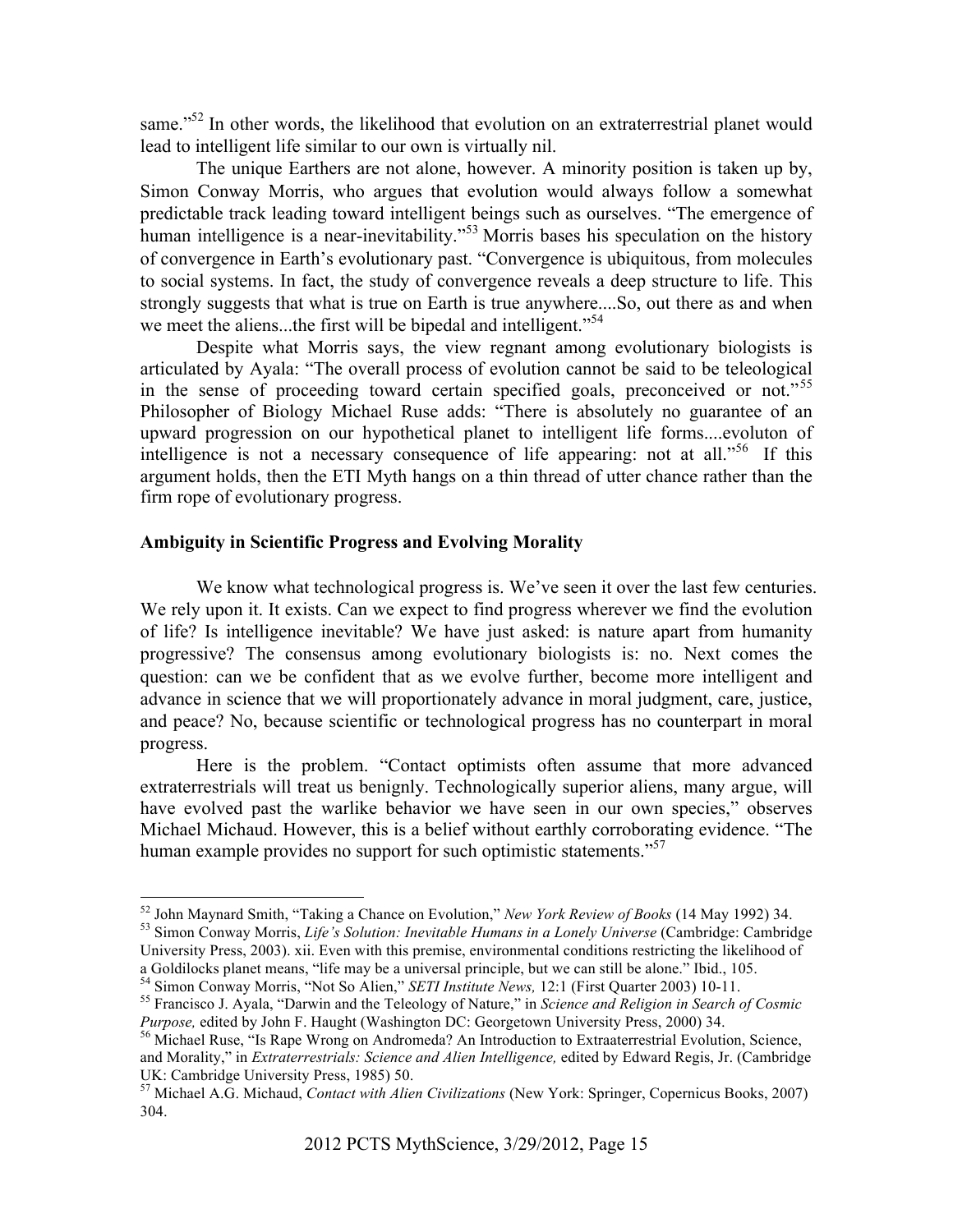Reflecting on two world wars, the neo-orthodox theologians—Reinhold Niebuhr, Paul Tillich, and Langdon Gilkey--describe science as ambiguous. We human beings are capable of moral greatness and also moral degradation. With every advance in science and technology comes a proportional advance in the effectiveness of wreaking havoc and destruction. Science gave us bombs so that more and more people could suffer and die. The genocide of the Nazi holocaust took place within the context of highly developed science and technology. Huston Smith vituperates on this issue. "Modernity went on to predict that technology would ensure unending progress. Endless progress through the technological application of continuous scientific discovery—this is what modernity's scenario comes down to. And because it was founded on an illusion (the illusion that the scientific method is omnicompetent) it was inevitable that sooner or later it would bump into reality—in this case, history. And it now has, with a vengeance. The twentieth century, the most barbaric in history, makes the myth of progress read like a cruel joke: 160 million human beings slaughtered by their own kind."<sup>58</sup>

A century ago Christian theologians were already wrestling with the empty promises of belief in progress. Liberal Protestant Harry Emerson Fosdick, for example, argued that the concept of sin provides a more realistic conceptual model for understanding the human condition. "This evolving cosmos has been pictured as a foolproof world where men could make and love their lies, with their souls dead and their stomachs well alive, with selfish profit the motive of their economic order and narrow nationalism the slogan of their patriotism, and where still, escaping the consequences, they could live in a progressive society….All the progress this world will ever know waits upon the conquest of sin. Strange as it may sound to the ears of this modern age, long tickled by the amiable idiocies of evolution popularly misinterpreted, this generation's deepest need is not these dithyrambic songs about inevitable progress, but a fresh sense of personal and social sin."59 And, "This world needs something more than a soft gospel of inevitable progress. It needs salvation from its ignorance, its sin, its inefficiency, its apathy, its silly optimisms and its appalling carelessness."<sup>60</sup>

Not only is the ETI myth weak because of its reliance on the doctrine of progress embedded in evolutionary biology; it is also mistaken in its reliance on a single path of science toward social redemption. We will see these mistakes again as we turn to the UFO Myth.

## **Illuminating the UFO Myth**

Using the concept of myth like a ceiling light again, I believe we can further illumine the mythological role extraterrestrials play in our culture as well as in science by probing the UFO phenomenon, by examining the belief system surrounding the sighting of flying saucers. $61$  Many research scientists are repelled at the prospect of comparing

 <sup>58</sup> Huston Smith, *The Soul of Christianity* (San Francisco: Harper, 2005) xvii. <sup>59</sup> Harry Emerson Fosdick, *Christianity and Progress* (New York and London: Fleming H. Revell Company, 1922) 175.<br><sup>60</sup> Ibid., 40.

<sup>&</sup>lt;sup>61</sup> We need to distinguish sharply between the UFO phenomenon and science fiction. They are not the same. They rarely overlap. Their respective articulations of cultural sensibilities differ. In the 1950s,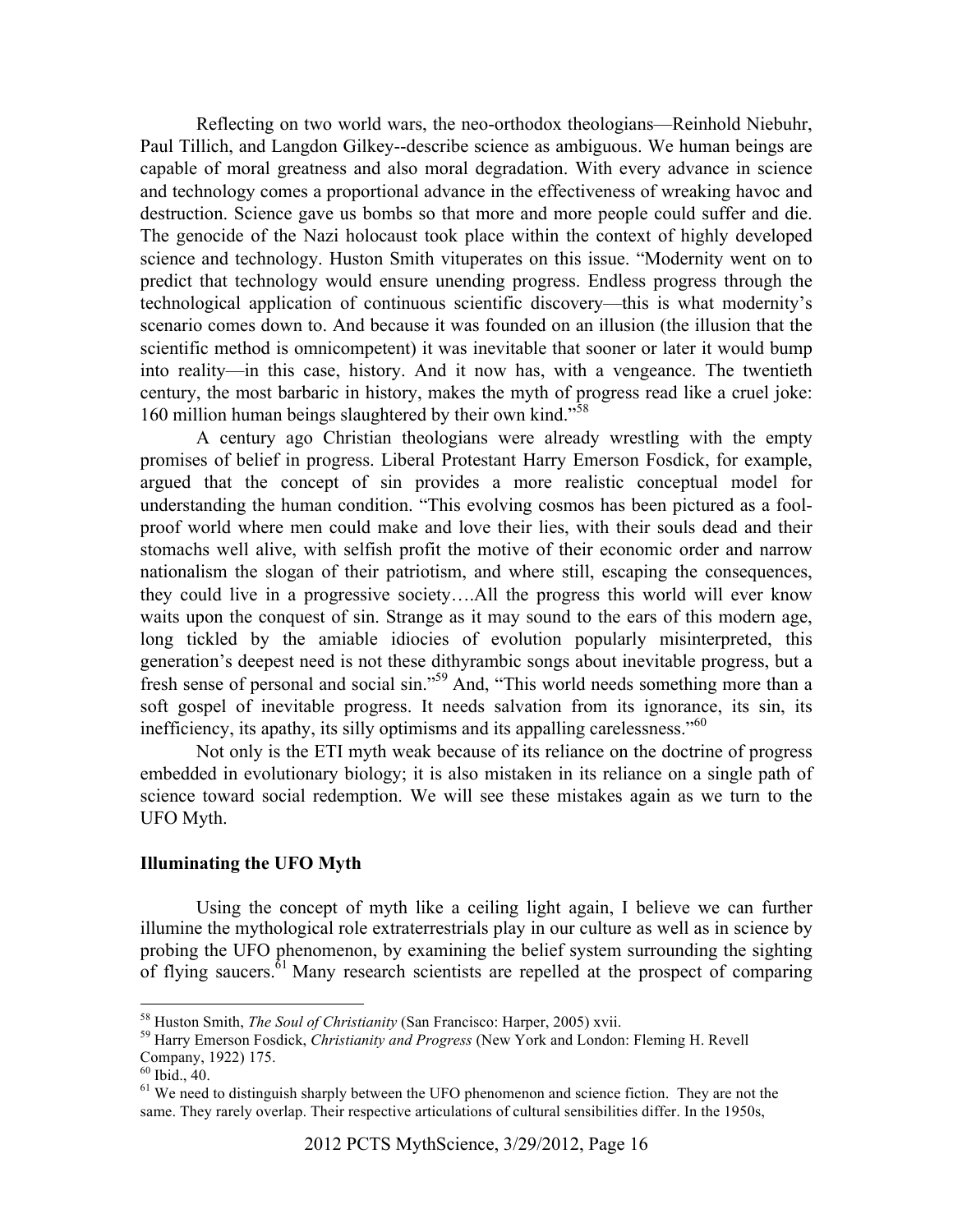their assumptions with those of UFO believers, of course. They wish to protect pure science from pollution by pseudo-science and mass hysteria. Yet, we must proceed to probe these two in tandem if we are going to understand just how the scientific mindset influences our culture, and vice versa. In what follows, we will not evangelize for belief in UFOs or in extraterrestrial visitation. Rather, we will study what people believe when they believe that UFOs come to us courtesy of extraterrestrial civilizations. What is significant is that the assumptions of both UFO aficionados and SETI researchers converge in the formation of a single worldview. This worldview is what I refer to with the term 'myth'.

The ETI myth in both its astrobiological and UFO variants functions within an evolutionary worldview replete with the doctrine of progress and reverence for intelligence, science, and technology. The suppressed religious thirst for ultimate meaning in a comprehensive view of the universe gets quenched with the nectar of the gods become extraterrestrial aliens.<sup>62</sup>

Note the logic inherent in observations made by two political science scholars writing on the UFO phenomenon. "If the law of increasing complexity is correct then intelligent life might actually be common in the universe."63 Here, convergence or progress toward complexity is presumed to be a law of nature. More. "ETs might have vastly superior intelligence, literally 'above' human rule, and thus be sovereign deciders in their own right."<sup>64</sup> From beneath the secular language Gregory Reece lifts up the hidden religious meaning. "Like the old gods they came from above, from the starry heavens. Like the old gods they bring warnings and promises. Unlike the old gods, however, they are human....the new gods of the [UFO] contactees give us reason to believe that we can better, that we can be gods, that we can live among the stars."<sup>65</sup>

The word *myth* actually surfaces in the UFO study of Charles Ziegler. "A myth is, among other things, a narrative that deals with a transcendental issue such as why and how the world and humankind came to be in their present form, the role of unearthly beings in human affairs, and the like; and it is a narrative that some people within society say they find credible. In short, [myth believers] constitute a subculture.<sup>"66</sup>

The UFO myth predated the current scientific version of the ETI myth. Even so, the latter is more conservative than the former. Astrobiology claims less. What the UFO myth adds is contact. As a phenomenon, what the UFO experience entails is a combination of objective appearance and subjective appropriation. To examine the UFO

science fiction lifted up the cold war by describing interstellar aliens as hostile enemies to be defeated, on the model of the struggle between the West and the Soviet Union. In contrast, the growing number of UFO believers viewed extraterrestrial aliens as neutral if not benevolent visitors who could save us on planet Earth from self-destruction. Only two major movies offered an authentic presentation of the UFO phenomenon, *The Day the Earth Stood Still* (1951) and *Close Encounters of the Third Kind* (1977).<br><sup>62</sup> I first developed the mythical framework for analyzing the UFO phenomenon in a book, *UFOs—God's* 

*Chariots? Flying Saucers in Politics, Science, and Religion* (Everett WA: Wittenberg Workshop, 2011). 63 Alexander Wendt and Raymond Duvall, "Sovereignty and the UFO," *Politcial Theory* 36:4:607-633 (August 2008) 616.

 $64$  Ibid., 624.

<sup>65</sup> Gregory L. Reece, *UFO Religion: Inside Flying Saucer Cults and Culture* (London and New York: I.B. Taurus, 2007) 200.

<sup>66</sup> Charles A. Ziegler, "Mythogenesis," in *UFO Crash at Rosewll,* by Benson Saler, Charles A. Ziegler, and Charles B. Moore (Washington DC: Smithonian Institution, 1997) 2.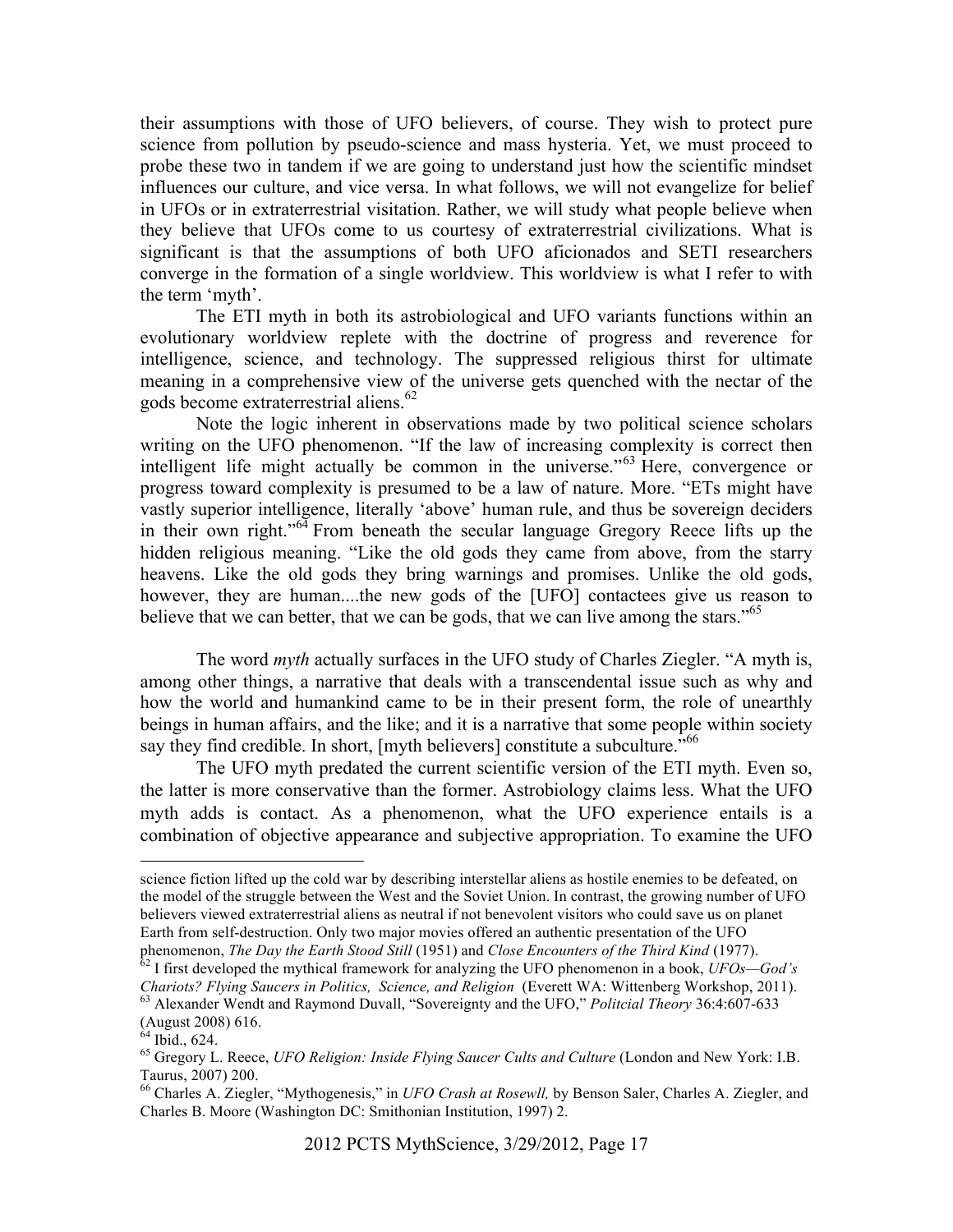phenomenon is more than merely asking whether flying saucers are real or whether our Earth is being visited by interplanetary travelers. It deals with what UFO witnesses perceive and how they interpret what they perceive. It deals with the entire UFO experience, from mere sighting to UFO research organizations to the establishment of UFO religious movements.

The UFO myth provides a comprehensive worldview or metanarrative, shot through and through with evolutionary progress. Whether a flying saucer report is a simple sighting of a daylight flying disc or a close encounter with an alleged alien being from an extraterrestrial world, the witness tries to explain the experience in terms of a worldview that makes sense. The UFO myth goes like this. Life has originated and evolved on a distant Earth-like planet and followed a path of evolution similar to our own. However, this alien life began earlier, and has had more time to evolve. Inherent in such evolution is progress. This means that the alien civilization in question has progressed further than we have. It is more advanced than ours. This is demonstrated because aliens have developed the technology for space communication or even space travel that we have not yet developed. In a sense, the space visitors are our own future coming back to visit us. And, if the space visitors bring their more advanced technology and perhaps even their more advanced spirituality, they can help us on Earth heal our maladies. Today's extraterrestrials piloting flying saucers replace yesterday's angels. They become celestial saviors.

Both UFO experiencers and aficionados live within this worldview. Theologian John Saliba describes it this way: "The meaning of the flying saucer phenomenon might lie more in its social and psychological dimensions than in whether extraterrestrials exist or not, or in what the aliens themselves are supposedly saying and doing. In other words, belief in flying saucers and alleged encounters with their occupants might reveal something important about human nature."<sup>67</sup> In the UFO phenomenon, pre-modern religious impulses become sublimated into modern and secularized expressions within the scientific parameters for understanding reality.

# **The Scientific Context for the UFO Myth**

On the one hand, science saves. Advances in medical science have so improved human physical wellbeing that doctors are often called 'gods'. On the other hand, science destroys. Atomic weapons destroy entire cities, killing all their inhabitants. Science is morally ambiguous. We live in this tension. Within the ETI myth, especially the UFO variant, we can perceive a thrust to resolve the tension, an inchoate desire to make science only our savior. How does this work?

The tension was between power and goodness. Scientists brought power. "Since the bomb exploded over Hiroshima, the prestige of science in the United States has mushroomed like an atomic cloud," wrote Martin Gardner in 1952.<sup>68</sup> Science represented

 <sup>67</sup> John A. Saliba, "UFO Contactee Phenomena from a Sociopsychological Perspective: A Review," *The Gods Have Landed: New Religions from Other Worlds,* edited by James R. Lewis (Albany NY: SUNY, 1995) 241.

<sup>68</sup> Martin Gardner, *Fads and Fallacies in the Name of Science* (New York: Dover, 1952, 1957) 3. Gardner analyzes the UFO phenomenon, dismissing it as hysteria. What Gardner does not recognize is the cultural connection between UFO beliefs, evolution, and the prestige of science.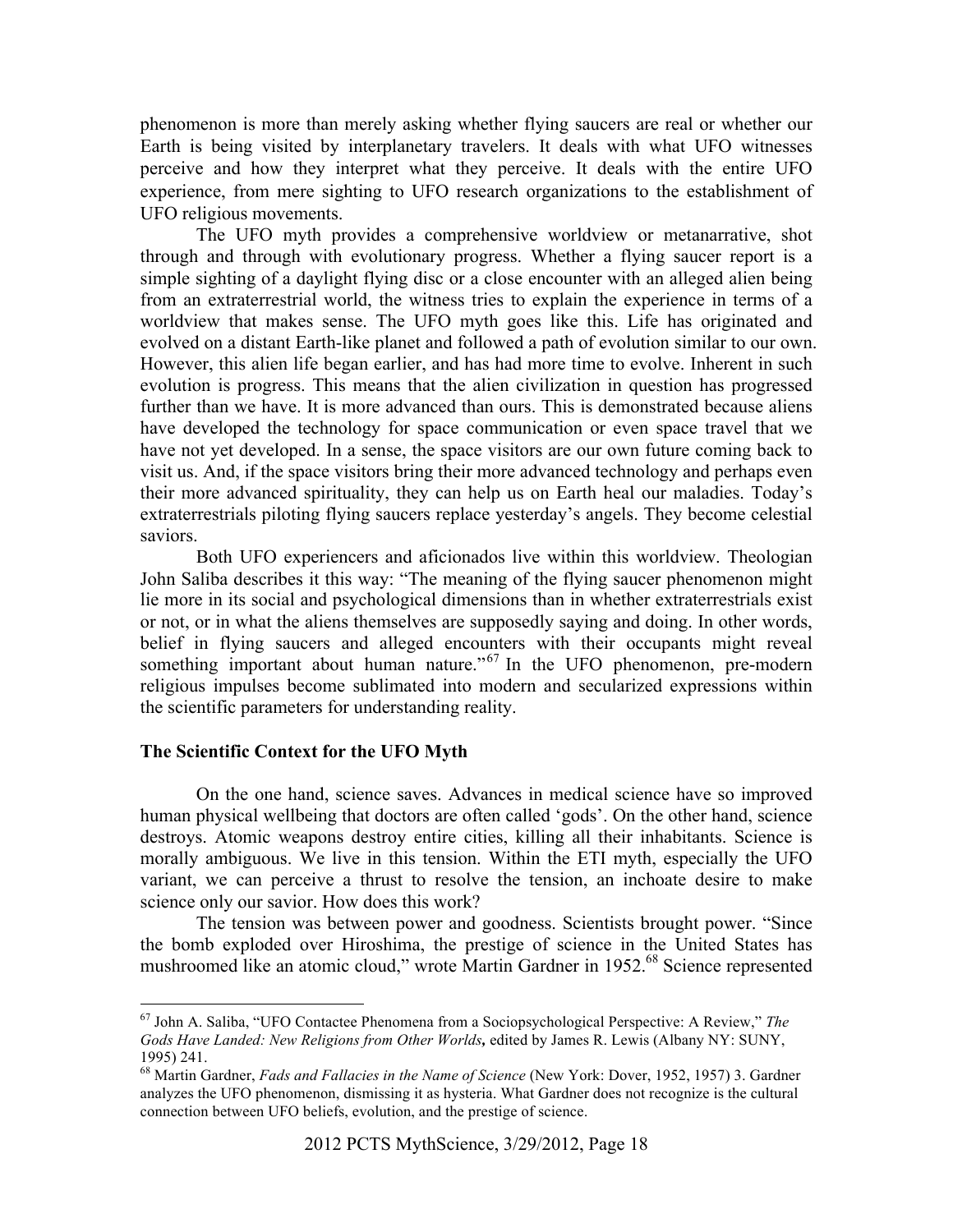power. Yet, if America's power precipitated a Soviet pre-emptive or retaliatory strike, the U.S. would undergo a destruction worse than what Europe underwent only a half decade prior. Would safely lie in more science or in political control of science? No one knew.

Enter the flying saucer immediately following World War Two when the world was trembling in fear over the nuclear arms race. This cold war anxiety included fear that political leaders were too inept to deal with the magnitude of the problem. Blinded by nationalism and jingoism, it was feared that one or another leader would hastily drop a bomb that would result in an uncontrollable retaliatory exchange. The result would be global self-destruction. Kenneth Arnold's cockpit sighting of nine flying discus near Mount Rainer in Washington took place in 1947, and a new era for interpreting the nuclear threat was born.

The logic of the new interpretation went like this:: if our visiting aliens themselves went through a period of developing nuclear power and successfully avoided self-destruction, perhaps they can teach us on Earth how to establish peace and avoid the threat of nuclear self-annihilation. What the space voyagers can bring to us is peace on Earth, won through the advances of extraterrestrial science. Science, in its extraterrestrial and futuristic form, will become our savior. 69 Would this be a salvation by science or from science? It would be salvation from a higher science, a more highly evolved science.

In the post-war period science could also claim another virtue. The scientific community crossed national boundaries. Scientists communicated with one another regardless of national loyalties. Could a confederacy of scientists representing different nations do what political leaders could not by themselves do, namely, provide an international institution for arms control? Could these broad-minded geniuses overcome their narrow-minded political leaders and provide a single planetary policy that would maintain world peace?

This virtue was accompanied by a vice, namely, nationalism. The gains of internationalism were trumped by nationalism. Even if a select group of high minded scientists could dedicate themselves to world peace, there would always be that minority of Frankensteinian mad scientists who would sell their souls to the interests of their well paying governments. On the one hand, the scientific community seemed to hold the power to save. On the other hand, scientists were feared because they, like other mortals, could be swayed and bribed by national interests to perpetuate the spiraling competition for nuclear superiority.

## **The Oppenheimer Synecdoche**

I would like to tease out this love-fear tension in the relationship between science and culture by looking briefly at the career of Atomic Bomb maker, J. Robert Oppenheimer. This University of California physicist directed the Manhattan Project, which invented the atomic bombs dropped on Hiroshima and Nagasaki that ended World War II in the Pacific Theater. Oppenheimer was a hero.

<sup>&</sup>lt;sup>69</sup> See: Ted Peters, *UFOs*—God's Chariots? Flying Saucers in Politics, Science, and Religion (Everett WA: Wittenberg Workshop, 1976, 2011).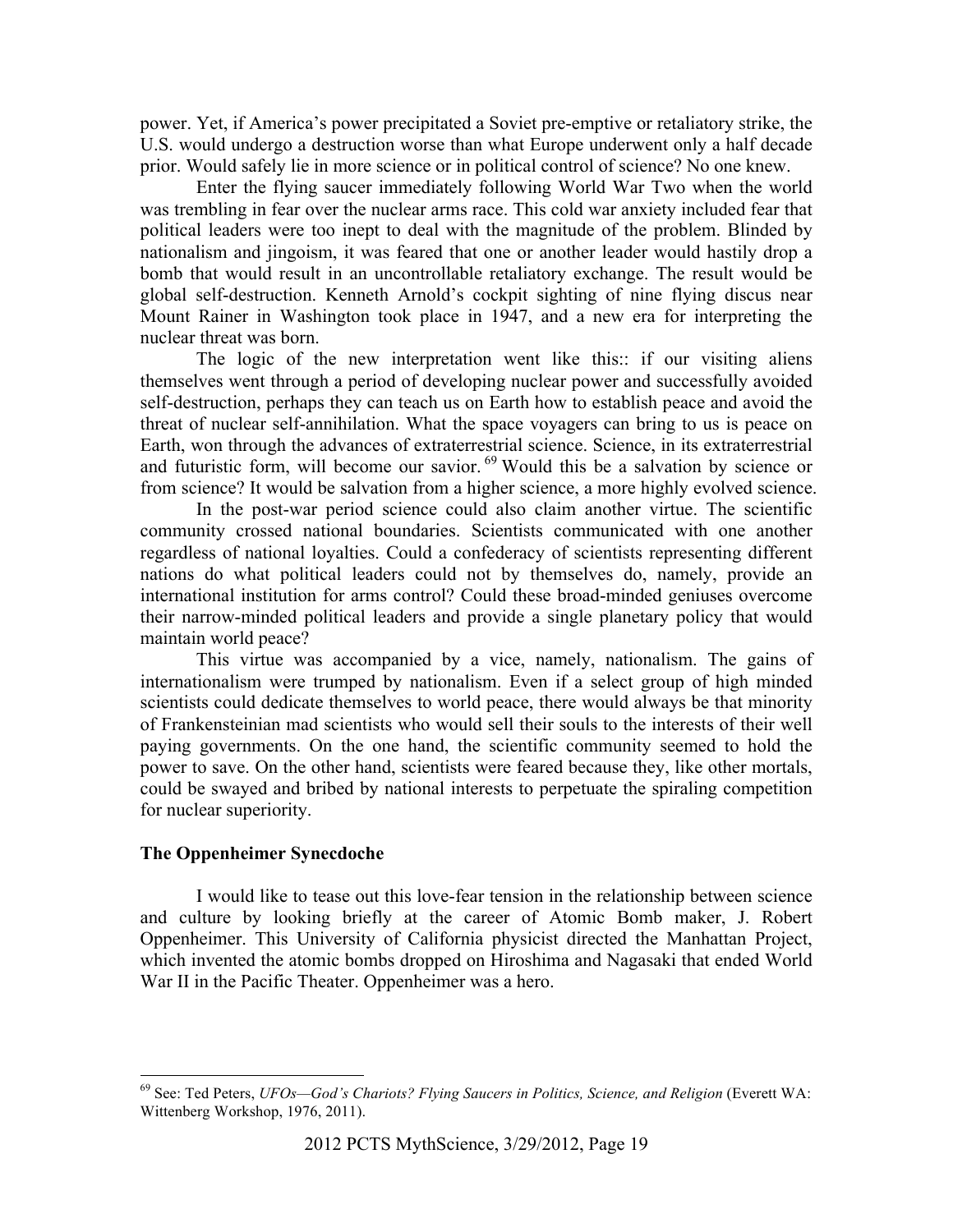"The physicists have known sin; and this is a knowledge which they cannot lose," wrote Oppenheimer in 1948 in *Technology Review* and *Time* magazine.<sup>70</sup> Once Pandora's box had been opened and nuclear weapons knowledge began spreading, Oppenheimer sought to slam the lid down again through internationalizing atomic oversight. He proposed in the *New York Times Magazine* "that *in the field of atomic energy* there be set up a world government. That *in this field* there be a renunciation of sovereignty....to protect the world against the use of atomic weapons and provide it with the benefits of atomic energy."71 He pressed his case in the White House and the United Nations. His efforts failed. Then President Harry Truman led America into the dizzying arms race of the cold war. Science, despite is knowledge and power, could not save us.

In their biography of the bomb-maker, Kai Bird and Martin Sherwin comment, "After Einstein, Oppenheimer was undoubtedly the most renowned scientist in the country—and this at a time when scientists were suddenly regarded as paragons of wisdom. His advice was eagerly sought in and out of government." Oppenehimer's advice was sought, but not taken. Citing Freman Dyson, Bird and Sherwin aver that Oppenheimer tried to become "the savior of humanity at the same time."72 However, this attempt at terrestrial salvation through science failed. Could an extraterrestrial science accomplish it? Enter: the UFO myth.

#### *The Day the Earth Stood Still*

It was 1948 when Oppenheimer pressed the case for international arms control. He failed to persuade the political establishment at home. President Harry Truman put the FBI on him, accusing him of communist leanings. The nation Oppenheimer had saved in war turned on him in peace. The bomb-maker died in disgrace.

Then came 1951 and the appearance on the silver screen of the first of the authentic flying saucer movies, *The Day the Earth Stood Still*. In this classic film, a flying saucer lands on the grassy mall near the White House in Washington. Its pilot is an extraterrestrial, Klaatu. He has come to Earth to negotiate with the heads of state of every nation. This issue is serious and urgent. Unless Earth cease and desist its development of rocket propelled atomic weapons, Klaatu's confederacy will have to eliminate us before we can become a threat to them.

Like Oppenheimer, the fictional Klaatu fails to convince our political leaders. In fact, myopic political leaders will not even give him a hearing. Only scientists take the celestial diplomat seriously. Klaatu explains to an aging physicist, Professor Barnhart, that the aliens fear further development on Earth of what is now only a "rudimentary" form of atomic weaponry. Up until this point the interplanetary confederation had not concerned itself with wars on Earth, because Earth's inhabitants had not yet evolved to the point of being able to affect the extraterrestrials. Killing one another on earth with primitive guns and tanks would elicit no extraterrestrial notice. But now, that atomic weapons could be tied to rockets and shot into outer space, human violence could spill into the extraterrestrial domain. Klaatu's mission is to warn earthlings of the dire

 <sup>70</sup> Kai Bird and Martin J. Sherwin, *American Prometheus: The Triumpth and Tragedy of J. Robert Oppenheimer* (New York: Random House, Vintage Books, 2005) 388.<br><sup>71</sup> Ibid., 347.

<sup>72</sup> Ibid., 390.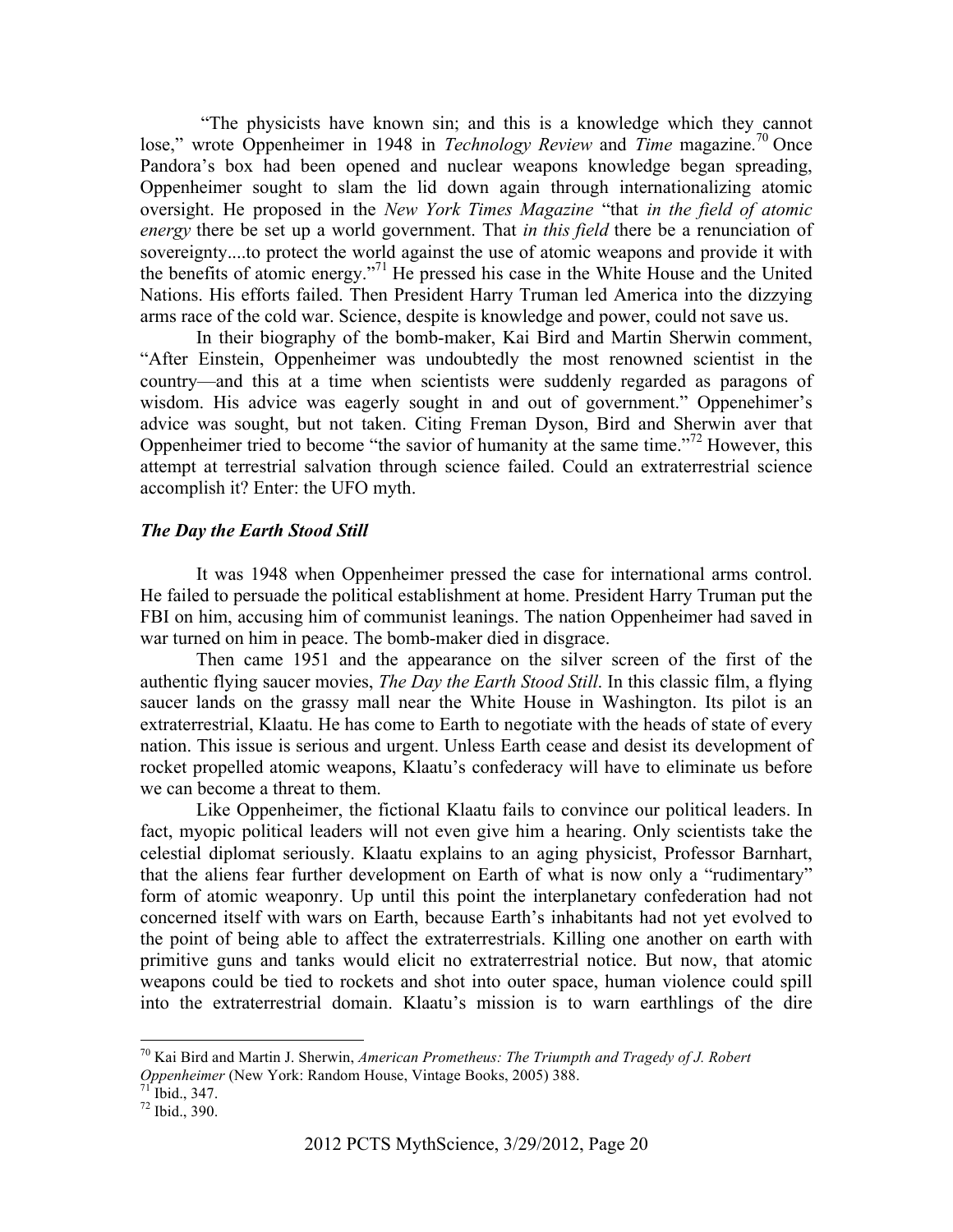consequences. And, only Earth's scientists, not its politicians, could understand this warning and take the appropriate preventative action.

In the concluding scene on site of the flying saucer, the space visitor, Klaatu, makes a speech. "The universe grows smaller every day, and the threat of aggression by any group anywhere can no longer be tolerated. There must be security for all or no one is secure. Now this does not mean giving up any freedom, except the freedom to act irresponsibly. Your ancestors knew this when they made laws to govern themselves and hired policemen to enforce them. We of the other planets have long accepted this principle We have an organization for the mutual protection of all planets and for the complete elimination of aggression. The result is we live in peace, without arms or armies, secure in the knowledge that we are free from aggression and war, free to pursue more profitable enterprises." Note how this extraterrestrial confederacy has evolved beyond where we have. They have progressed to a stage in evolution where war is no more. Peace prevails. The extraterrestrials bring peace as an option for Planet Earth. We terrestrials can choose either peace or obliteration. What the extraterrestrials bring is scientific advance combined with moral advance. This is the foundation of the UFO myth.

Even though the movie, *The Day the Earth Stood Still*, was fiction, it became important in two regards. First, it vividly reflected the cultural ambiguity regarding the double valence of science, namely, science as destroyer and science as savior. Second, it fed the growing cultural understanding of the potential significance of ETI. The UFO cults and political movements of the later 1950s all incorporated Klaatu's speech, sometimes adding layers of mysticism to the movie's otherwise terse reliance on the scientific mindset.

UFO cults from the 1950s to the present day embrace various levels of the UFO myth, complete with alleged evolutionary advance and scientific rescue from nuclear self-destruction. On November 20, 1952, George Adamski claims a flying saucer descended to greet him in the California desert. A man from Venus emerged from the craft to carry on a telepathic conversation. The countenance of the Venusian visitor had the innocence of a child combined with a grave sense of wisdom and love. Donned with a single weave garment and long hair blowing in the breeze, he had a near Jesus-like appearance. With his hands the Venusian drew the picture of a mushroom shaped cloud and said, "boom! boom!" He warned that nuclear arms testing was not only dangerous for life on Earth, but radio active contamination could spread to other planets. Despite this stern warning, he spoke with compassionate understanding. "His expression was one of understanding, and great compassion; as one would have toward a much loved child who had erred through ignorance and lack of understanding." The space emissary's mission was "to help us and perhaps protect us from ourselves."<sup>73</sup>

Among today's UFO religious organizations, the International Raëlian Movement (IRM), numbering about 60,000 in membership, may be the largest. In an alleged 1973 revelation to Claude Vorilhon, who then became renamed Raël, an extraterrestrial visitor warned earthlings of the dangers of nuclear testing and weaponry. "You urgently need to stop nuclear weapons testing...and if you become a threat to us, we will...have to reduce you to silence."74 Commenting on Raël's space teachers, Susan Palmer says that they "do

 <sup>73</sup> George Adamski and Desmond Leslie, *Flying Saucers Have Landed* (New York: Abelard-Schuman, 1955) 198.

<sup>74</sup> Raël, *The True Face of God* (Quebec: The Raëlian Foundation, 1998) 94-95.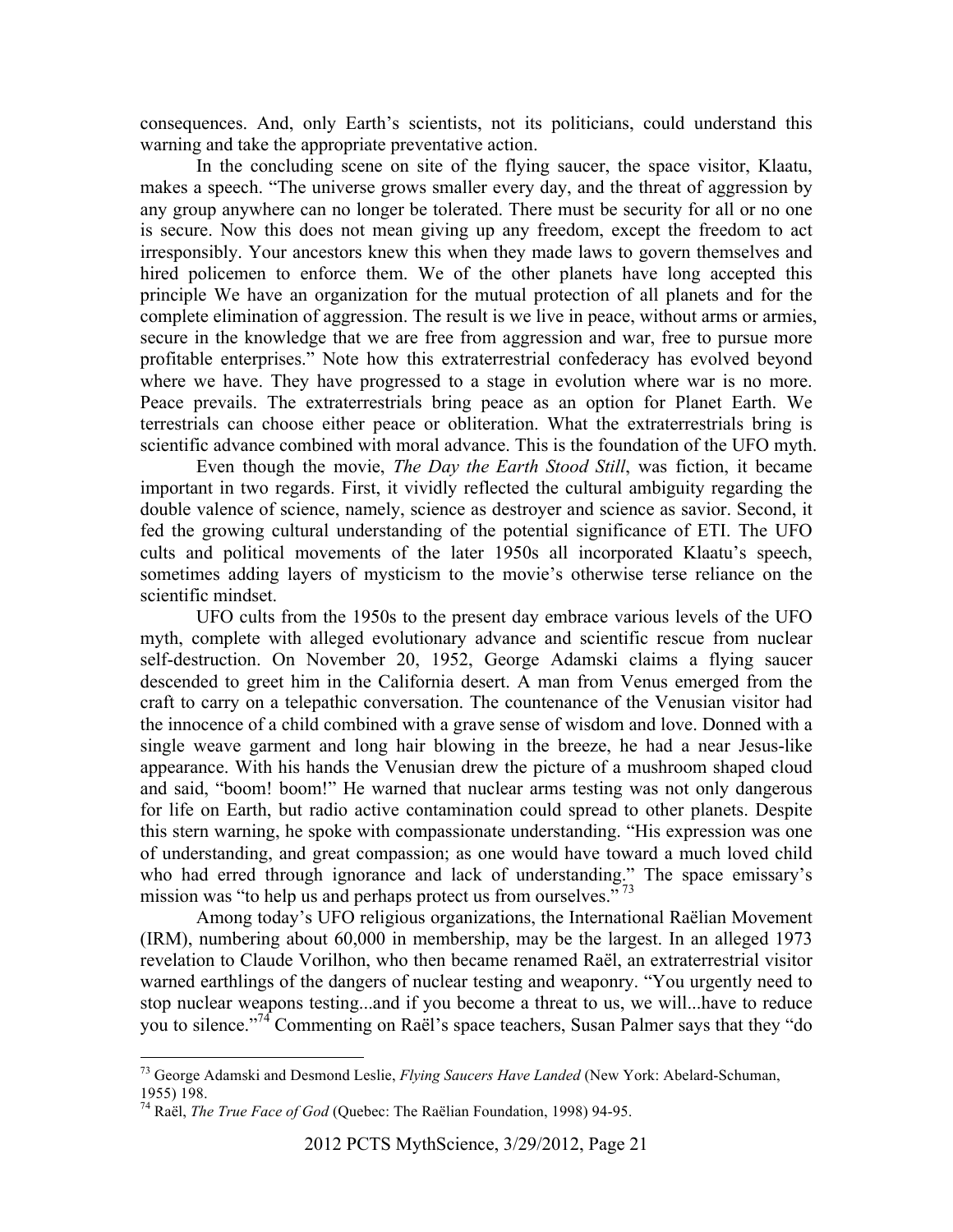not confine themselves to ethical and theological matters. They have a great deal to say about the use of science to solve the world's problems. Science poses the ultimate threat to our well-being and survival, but it also offers the solution to this threat, and the key to immortality and a materialistic salvation."<sup>75</sup>

Diana Tumminia is a scholar who describes the UFO myth as a postmodern phenomenon: "Postmodern myths, such as flying saucers, extraterrestrial deities, and alien abductions, express pluralistic collagelike symbolism of relatively recent origin. With the dawning of the rational technological age, social scientists expected secularization and science to wipe out superstition and magical religions. This has not happened. Instead, a magical enchanted worldview subverted the scientific paradigm into an animistic account of space being that was readily available for our mass consumption. That condition now pervades in our popular culture."76 Note that in her description, Tumminia suggests that the UFO myth subverts the scientific paradigm by reintroducing magic. This is debatable; yet, I do not want to debate this issue here. Rather, I would like to point out that when we look at the ETI myth as believed by SETI scientists, we see no obvious magic. We see only science in a very speculative form. It is not the return of magic that defines the ETI myth or even its UFO variant; rather, it is the belief that salvation comes to Earth from the heavens, from outer space.

It is vital note how the UFO myth begins with the assumption that science is savior. But, because earthly science has "known sin" by letting loose the nuclear arms race and putting the entire planet at risk, only a terrestrial science augmented by an extraterrestrial science can accomplish salvation. Salvation will come in the form of world peace. Extraterrestrials are able to do for us what we almost but not quite can do for ourselves, namely, establish security through a system of global arms control. Perhaps the more highly evolved UFOnauts can save us from destroying ourselves.

### **Astrobiology and UFO's, Really?**

Might one object to my line of reasoning saying, the UFO myth has nothing to do with science! Why compare let alone conflate these two? Albert Harrison might put up such an objection. He writes, "SETI is not to be confused with religion and myth, so any superficial similarities among extraterrestrial radioastronomers, God, ancient astronauts, and space brothers have to be taken with a huge grain of salt."<sup>77</sup> Now, just what is the difference? Harrison answers, "God, if He exists, is supernatural. Extraterrestrials would be the product of biological evolution."<sup>78</sup> Yes, of course this marks a significant difference, a metaphysical difference. Yet, at what Harrison calls the "superficial" level I believe we need to acknowledge what both SETI and the UFO myth hold in common: they both take the theory of evolution and project it onto the heavens with no empirical

 $\overline{a}$ 

<sup>75</sup> Susan J. Palmer, *Aliens: Raël's UFO Religion* (New Brunswick NJ and London: Rutgers University Press, 2004) 24.

 $^{76}$  Diana Tumminia, "From Rumor to Postmodern Myth: A Sociological Study of the Transformation of Flying Saucer Rumor," *Encyclopedic Sourcebook of UFO Religions,* edited by James R. Lewis (Amherst NY: Prometheus Books, 2003) 103.

<sup>77</sup> Harrison, *Starstruck*, 99. 78 Ibid.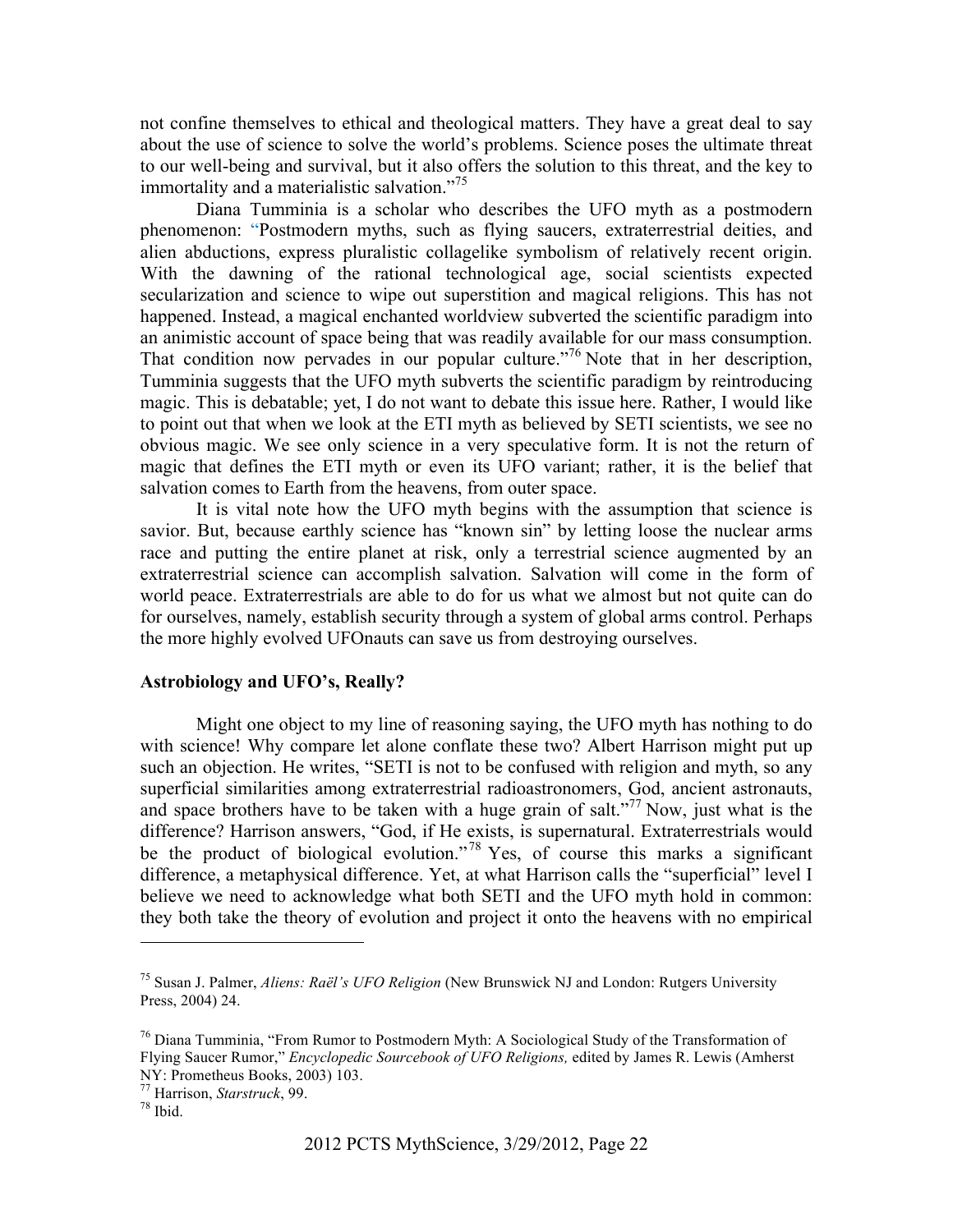evidence that ETI even exists. What both the science of astrobiology and UFO believers share is a wider culture with an evolutionary worldview. This worldview is extrascientific, because the genuinely scientific model of evolution expunges the doctrine of progress. Both SETI and UFO belief embrace an extra-scientific concept of evolution replete with progress built-in.

In both the astrobiological and UFO versions of the ETI myth, the nationalism and the puffed up ego of terrestrial science make science dangerous to us on Earth; so we need an imaginary extraterrestrial science coming to Earth to save us from selfdestruction. What terrestrial science has been unable to do—bring peace on Earth—will soon be accomplished by extraterrestrial angels wearing white lab coats.

What we are doing here is trying to identify the shared mindset that gives rise to astrobiology, SETI, and UFO belief. They all share the extraterrestrial hypothesis; and to some extent they all share the ETI myth.  $\frac{7}{2}$ 

# **Myth and Theology**

Will the question of myth in the heart of science be of interest to theologians. I would hope so. What we will pursue in the next few paragraphs I dub *Astrotheology,* theological reflection on new knowledge regarding outer space.<sup>80</sup> Or, more formally, *Astrotheology is that branch of theology which provides a critical analysis of the contemporary space sciences combined with an explication of classic doctrines such as creation and eschatology for the purpose of constructing a comprehensive and meaningful understanding of our human situation within an astonishingly immense cosmos.* 

Most theologians are willing to interpret myths, but certainly not willing to believe them in their literal form. Myths tell us about human anxieties and propensities and speculations, to be sure; but they do not tell us literally about the reality of God, or even the reality of the world, for that matter. Myths are symbolic; and they require interpretation to discern their meaning. The problem with the ETI myth in scientific form as we find it in both astrobiology and the UFO phenomenon, is that when articulated it is understood to apply literally to biology and to life on other planets. It is extra-scientific, yet it is treated as if it were scientific. The theologians should be ready to offer an interpretation that scientists and UFO believers might not be equipped to do on their own.

The theologian might also add an item that ETI myth believers would not want to hear: science cannot save us from self-destruction, whether it be terrestrial or extraterrestrial science.<sup>81</sup> In offering such a prophesy, theologians rely upon special revelation and on observations regarding the moral ambiguity of human nature. Myths,

 $79$  Steven J. Dick tracks the extraterrestrial hypothesis, showing how its loss of respectability in the UFO phenomenon did not negatively influence its acceptance among scientists. "Historically the effect of the extraterrestrial hypothesis of UFOs on the extraterrestrial life debate was multifaceted." *Life on Other Wolds,* 168.

<sup>80</sup> See also by Ted Peters, "Astrotheology and the ETI Myth," *Theology and Science,* 7:1 (February 2009) 3-30 and the book, *The Evolution of Terrestrial and Extraterrestrial Life* (Indiana: Pandora Press, 2008) http://bookshop.pandorapress.com/book.php?id=6434.

and Structure of Figures 215. 5815 (234. 81 Cited by Robert Coontz, "Wedging Sustainability Into Public Consciousness," *Science* 315:5815 (23 February 2007) 1068.